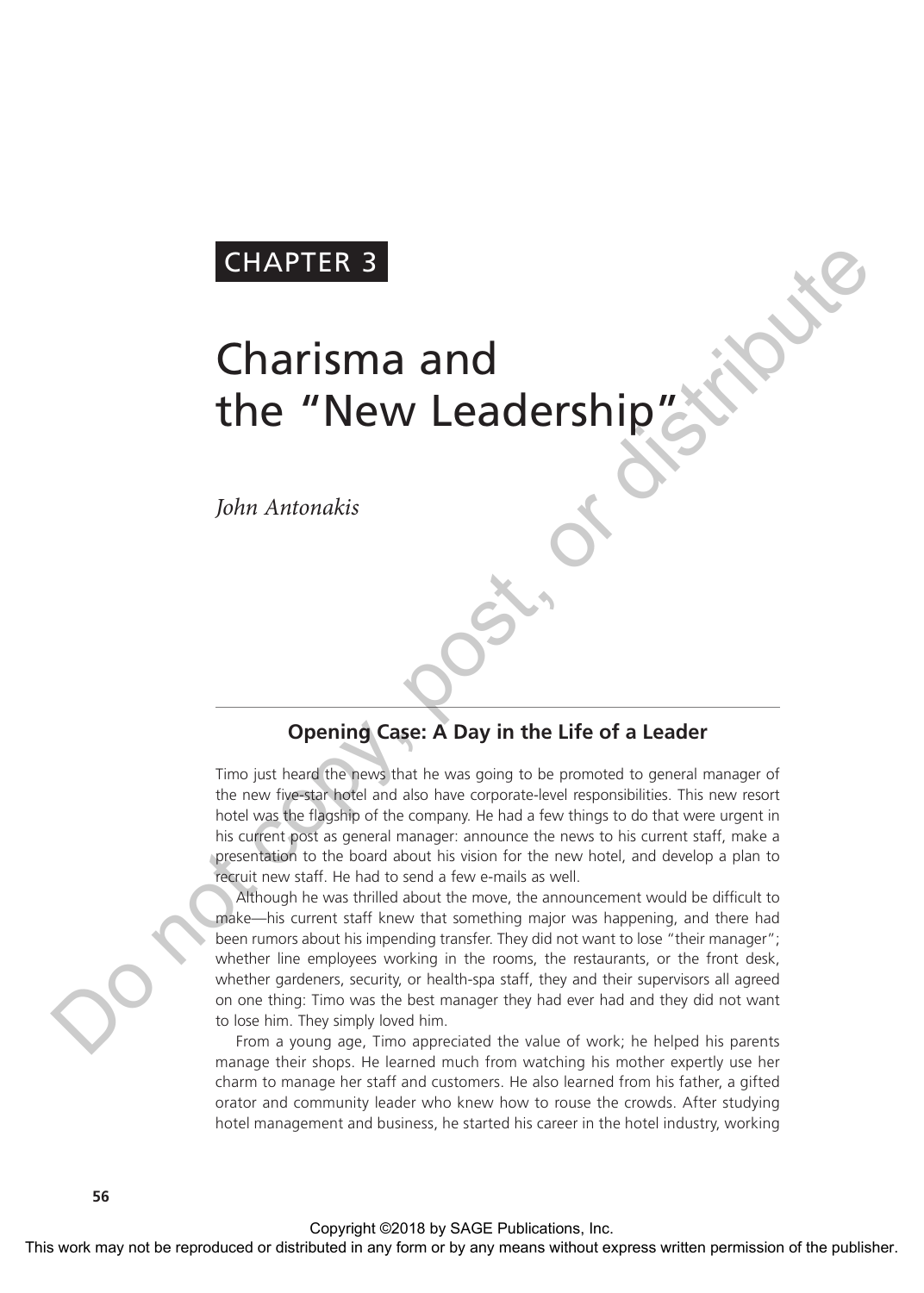up from assistant food and beverage manager to general manager; he was only 36 years old when he achieved what seems, to many, unachievable. He was a very visible manager; he did frequent rounds, knew all his staff personally, made clear what he expected from them, gave feedback, and coached. Yet he was firm, and he also laid down the law when needed. His staff, particularly the younger ones, saw Timo as a "rock-star manager." He had a quality, a mystical property that made him likeable and authoritative. There was always a "buzz" and excitement when he was around.

As he sat at his desk, he thought of how he would structure his speech; he'd probably start with a story—his story—of how he had started at the company and how he had grown within it. He had to inspire but also reassure his staff that all would be fine with the new manager. As he jotted down some points, his eye glanced at *The Economist* magazine on his desk. Greece was on the front cover again. "Darn the uncertainty that the debt crises are causing," he thought. "Plus the looming elections won't help." He had to build these uncertainties into his strategic plan and then make sure that his marketing and sales team had appropriate targets to shoot for. wa Through Characterizes the resonant or the reproduced or the reproduced or distributed in any form or the reproduced or distributed in any form or by any means were point. In any form or by any form or by any form or

### **Discussion Questions**

- 1. Why does Timo inspire such loyalty from his staff?
- 2. Why is Timo so successful?
- 3. Are the skills and behaviors that Timo has learnable?

# Chapter Overview

*But all this will avail us little unless we achieve our prime economic objective—the defeat of inflation. Inflation destroys nations and societies as surely as invading armies do. Inflation is the parent of unemployment. It is the unseen robber of those who have saved.*



*To those waiting with bated breath for that favourite media catchphrase, the "U" turn, I have only one thing to say. "You turn if you want to. The*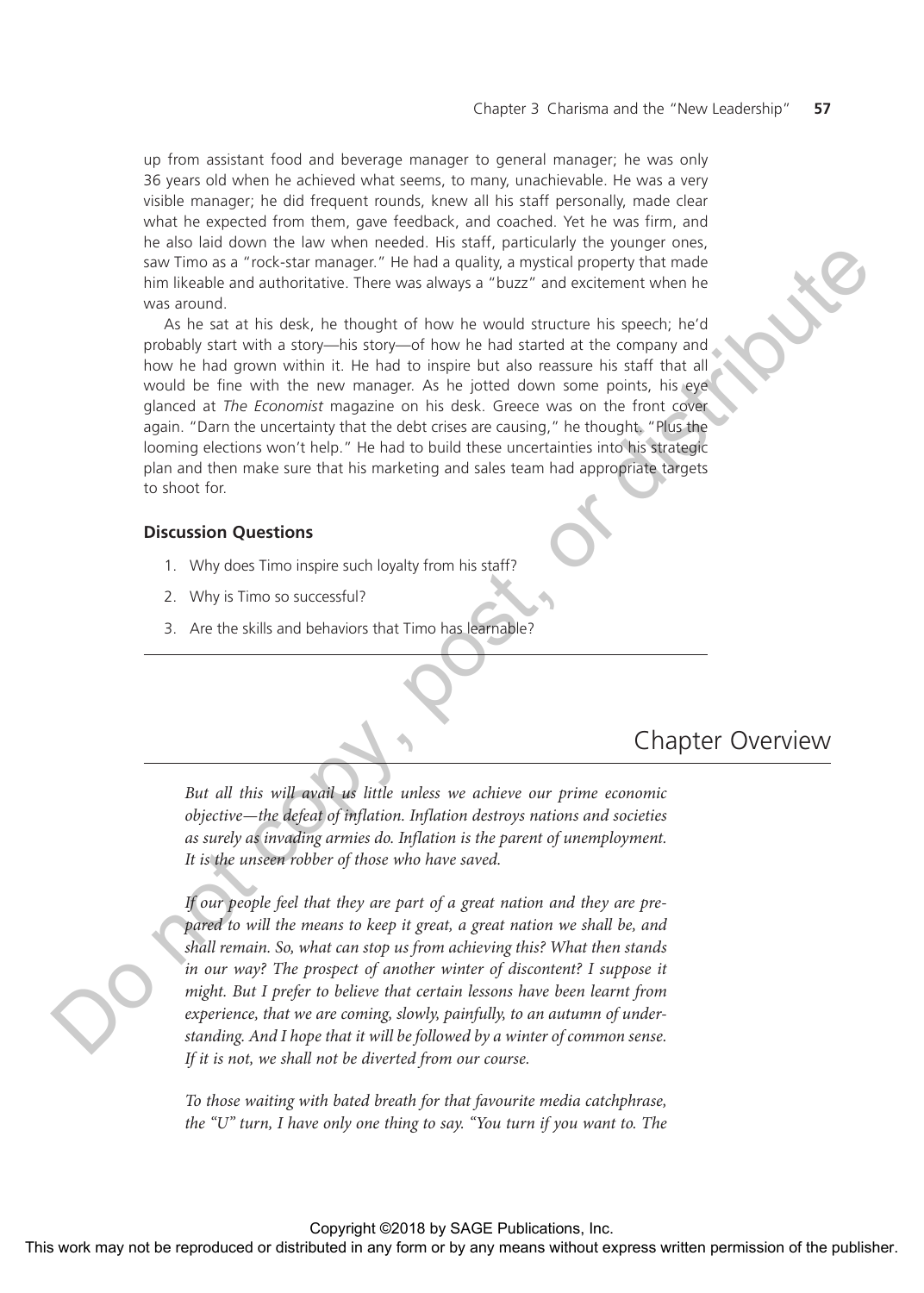*lady's not for turning." I say that not only to you but to our friends overseas and also to those who are not our friends.*

> —Margaret Thatcher Prime Minister of the United Kingdom Speech to the Conservative Party 10 October 1980

ost people have heard of Margaret "Maggie" Thatcher—a towering figure<br>of British politics. Why did she carry so much clout? Most would agree<br>that she had that "something"—a special gift to communicate in very<br>vivid wave to of British politics. Why did she carry so much clout? Most would agree that she had that "something"—a special gift to communicate in very vivid ways, to get people excited and then committed to her course of action. She had *charisma*. She was adored by her supporters and loathed by her detractors.

Charisma and spinoff perspectives, which I call "neocharismatic" for simplicity, have been intensely studied by researchers. These constructs, though, have been hard to define and operationalize. Research aside, we know in practice that history has been marked by many men and women who have epitomized a potent messianic force capable of doing great deeds; this very force has also brought about destruction on a grand scale. Such is the assumed impact of charismatic leaders on individuals, organizations, and societies that philosophers, historians, psychologists, and other social scientists have taken turns to address what I think is probably one of the most interesting pieces of the leadership puzzle.

Charismatic leadership theory has had a massive impact on leadership as a scientific domain. This leadership approach was characterized by Bryman (1992) as the "new leadership," such was its break with existing leadership models. In a way, when charismatic leadership theory came along it was, ironically, a savior to leadership research just like charismatic leaders are to their collective (cf. Hunt, 1999). In other words, research on charisma delivered leadership researchers from their plight at a time when there was pessimism and no direction in leadership research, even with calls made to abandon leadership as a research topic (Greene, 1977; Miner, 1975). It is almost surreal to imagine that leadership, as a discipline, was not taken seriously a few decades ago; so when House (1977) first proposed a psychological theory of charismatic leadership, organizational scholars embraced it in full earnest. Speech to the Conservative Protos Conservative Protos Conservative Protos Conservative Conservative Conservative Conservative Conservative Conservative Conservative Conservative Conservative Conservative Conservative Cons

Charismatic leadership and its closest cousin, transformational leadership, have been the focus of a great many research inquiries (Yukl, 1999); these approaches have helped shift the leadership paradigm to where it is today (Antonakis, Cianciolo, & Sternberg, 2004; Day & Antonakis, 2012; Hunt, 1999; Lowe & Gardner, 2000). This research stream dominates the leadership landscape—whether deservingly or not—at least in terms of published papers in the premier academic leadership journal, *The Leadership Quarterly* (Antonakis, Bastardoz, Liu, & Schriesheim, 2014; Gardner, Lowe, Moss, Mahoney, & Cogliser, 2010; Lowe & Gardner, 2000).

How did charismatic leadership and related approaches (e.g., transformational, visionary) develop? What gives charismatic leaders so much power? Where is charismatic leadership theory heading? I will try to answer these questions and others in this chapter. To do so, I will review some of the major historical works that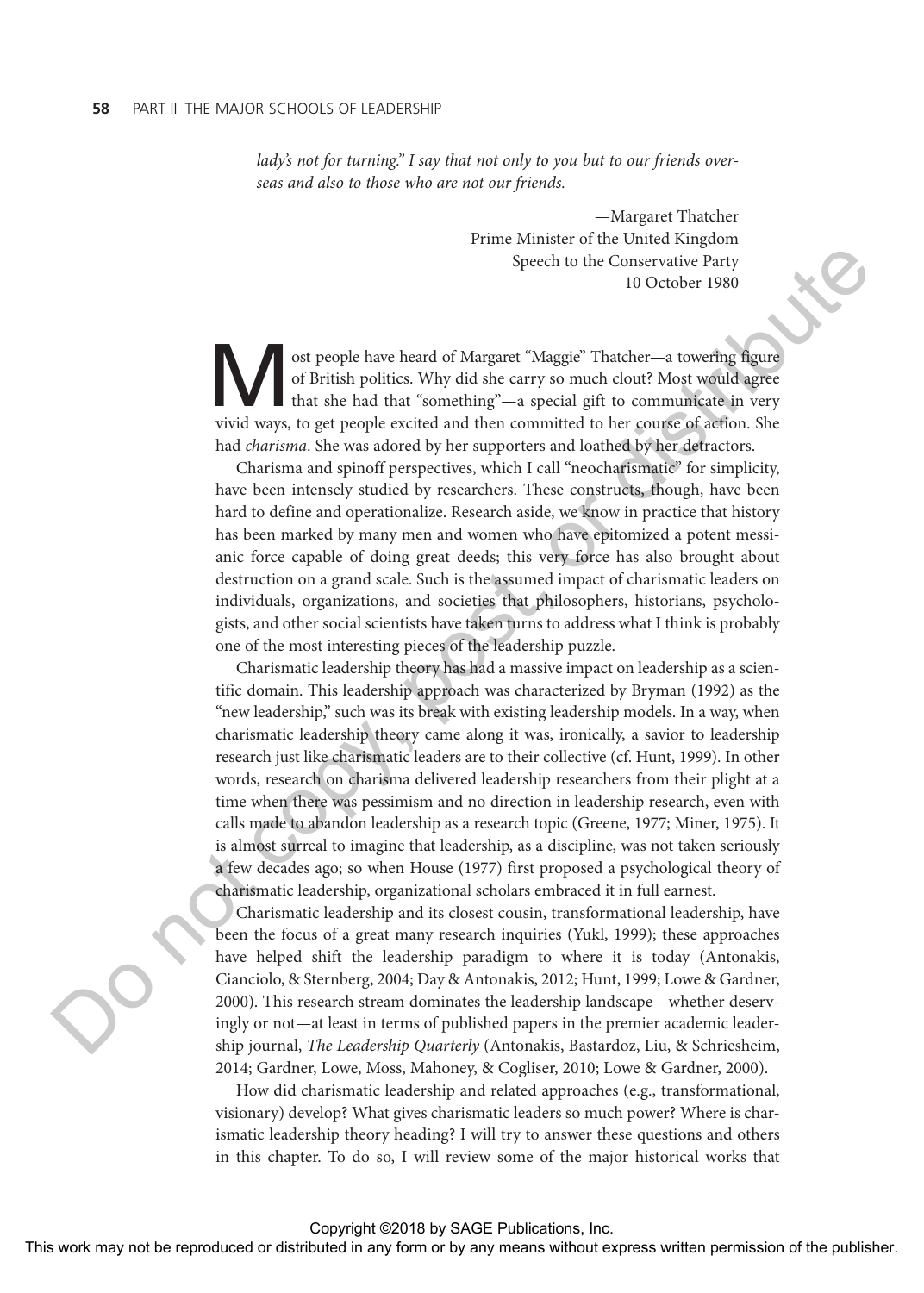provided the scaffolding for current theories of charisma as well as related forms of leadership. In terms of the contemporary theories, I will focus on the most dominant forms, charisma and transformational leadership. Although my initial work was focused on transformational leadership (Antonakis, 2001; Antonakis, Avolio, & Sivasubramaniam, 2003), I will draw on some of my more recent work to critically review these theoretical streams and explain why I am going back to the root construct, charisma (Antonakis, Bastardoz, Jacquart, & Shamir, 2016; Antonakis, Fenley, & Liechti, 2011; Jacquart & Antonakis, 2015). I realize, too, that I would be considered a part of the charisma "mafia," as Gemmill and Oakley (1992) would say. However, being part of the *famiglia* gives some credibility to my arguments, on which, as you will see, I do not hold back. I briefly discuss competing "new leadership" theories, and conclude with where this research is heading and what remains to be studied still.

# Charisma: A Brief History

Most writers credit Weber (1947) with having coined the term *charisma* and having provided the first modern theoretical explanation for the impact of charismatic leadership on followers. Evidence of the roots of the word *charisma*, however, predate Weber and are found in Greek mythology—the graces, or *Charites*—and the goddess *Charis* (see Antonakis et al., 2016, for details). Moreover, theoretical explanations of a phenomenon akin to charismatic leadership and the ways in which leaders should go about influencing followers using potent persuasive means are also found in the writings of Aristotle (trans., 1954), appearing in the fourth century BCE. Aristotle first laid the foundations to rhetoric, which is key to inducing the charismatic effect (Antonakis et al., 2011; Antonakis et al., 2016; Jacquart & Antonakis, 2015).

In *Rhetoric,* Aristotle argued that a leader must gain the confidence of his followers by using creative rhetorical means, which include providing a moral perspective via his personal character (*ethos*), rousing follower emotions (*pathos*), and then using reasoned argument (*logos*)—see Figure 3.1. It will become evident that these three dimensions, or what Aristotle termed the artistic means, as well as other means—including contracts, laws, tortures, witnesses, and oaths—can be seen as a parsimonious version of some contemporary leadership theories. These theories typically contrast (a) charisma and related approaches (e.g., transformational leadership) versus what can be termed (b) transactional leadership (Bass, 1985; Burns, 1978; Downton, 1973). To better understand the startling insights of Aristotle, which touch not only on charismatic leadership but also on affect and cognitive psychology, as well as other areas of science, I quote from Book I, Chapter II, where he refers to the three kinds of rhetorical influencing: Swork may not be repressed with the relation of the publisher and the relation or between the reproduced or distributed in any form or by any means with the publisher and the publisher. This we reconciled the publisher an

Persuasion is achieved by the speaker's personal character when the speech is so spoken as to make us think him credible. We believe good men more fully and more readily than others: this is true generally whatever the question is, and absolutely true where exact certainty is impossible and opinions are divided. This kind of persuasion, like the others, should be achieved by what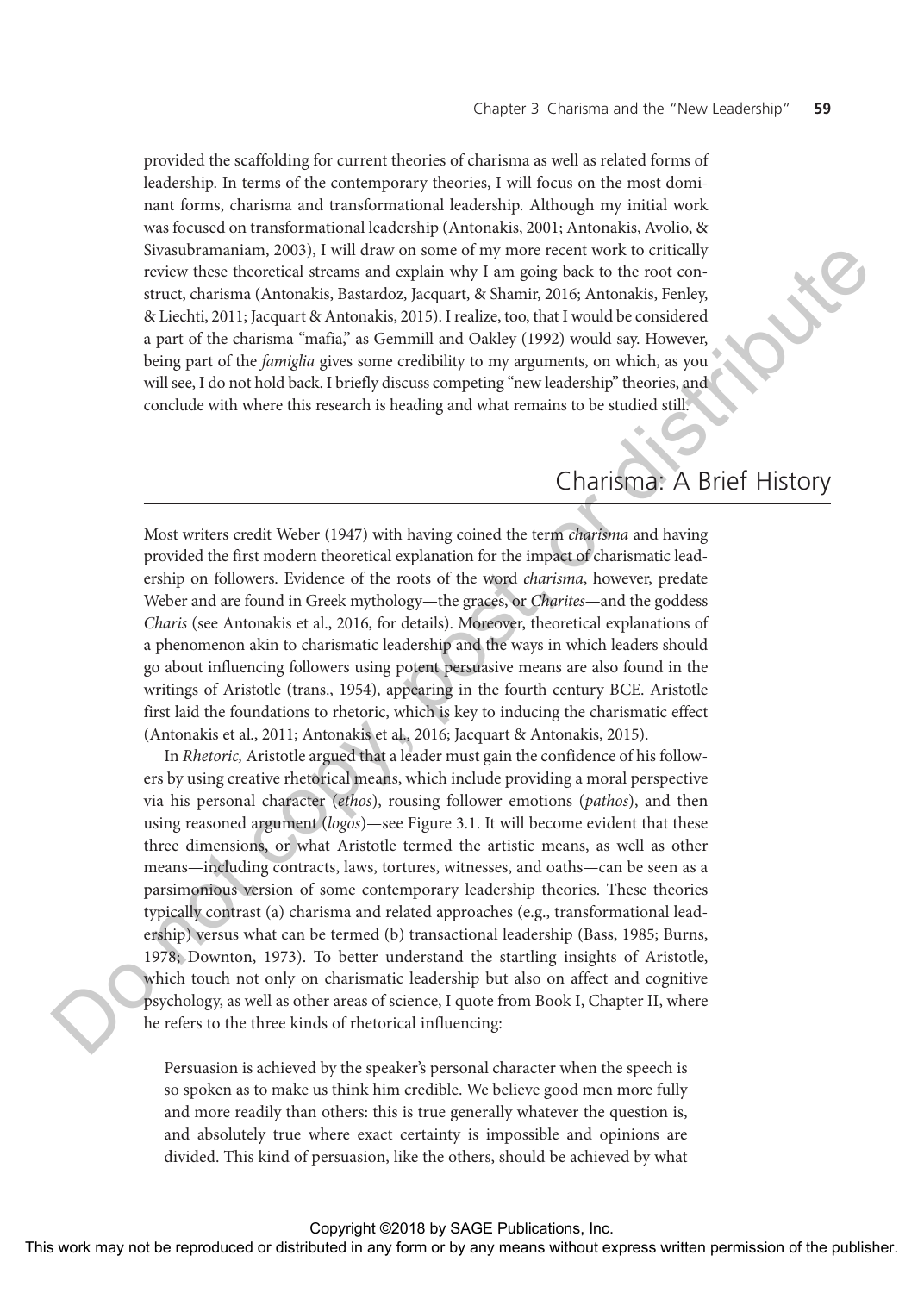the speaker says, not by what people think of his character before he begins to speak. It is not true, as some writers assume in their treatises on rhetoric, that the personal goodness revealed by the speaker contributes nothing to his power of persuasion; on the contrary, his character may almost be called the most effective means of persuasion he possesses. Secondly, persuasion may come through the hearers, when the speech stirs their emotions. Our judgments when we are pleased and friendly are not the same as when we are pained and hostile. It is towards producing these effects, as we maintain, that present-day writers on rhetoric direct the whole of their efforts. This subject shall be treated in detail when we come to speak of the emotions. Thirdly, persuasion is effected through the speech itself when we have proved a truth or an apparent truth by means of the persuasive arguments suitable to the case in question. (p. 7)



**Figure 3.1** Leader Persuasion Using the Aristotelian Triad

NOTE: According to Aristotle (trans., 1954, p. 7): "The first kind [of persuasion, the ethos] depends on the personal character of the speaker; the second [the pathos] on putting the audience into a certain frame of mind; the third [the logos] on the proof, or apparent proof, provided by the words of the speech itself."

It is a real eye-opener to read classics such as *Rhetoric* and Plato's *Republic* (trans. 1901); these works provided important foundations for Western thought on topics concerning leadership, ethics, and good government. Yet what I also find troubling by reading these works is why humanity is not more sophisticated and responsible than it currently is, when so much was known so long ago. Why do institutions have trouble selecting the best leaders? Why is leader corruption still rife? Why are people so easily duped by slick sales pitches of leaders?

In essence, many of these problems are problems of leadership. These are big questions, which I find fascinating; for this reason, I have been looking at which traits predict effective leadership (Antonakis, House, & Simonton, 2017), how power corrupts (Bendahan, Zehnder, Pralong, & Antonakis, 2015), how leaders are elected (Antonakis & Dalgas, 2009; Antonakis & Eubanks, 2017; Jacquart & Antonakis, 2015), and other interesting questions. Yet it is only recently that these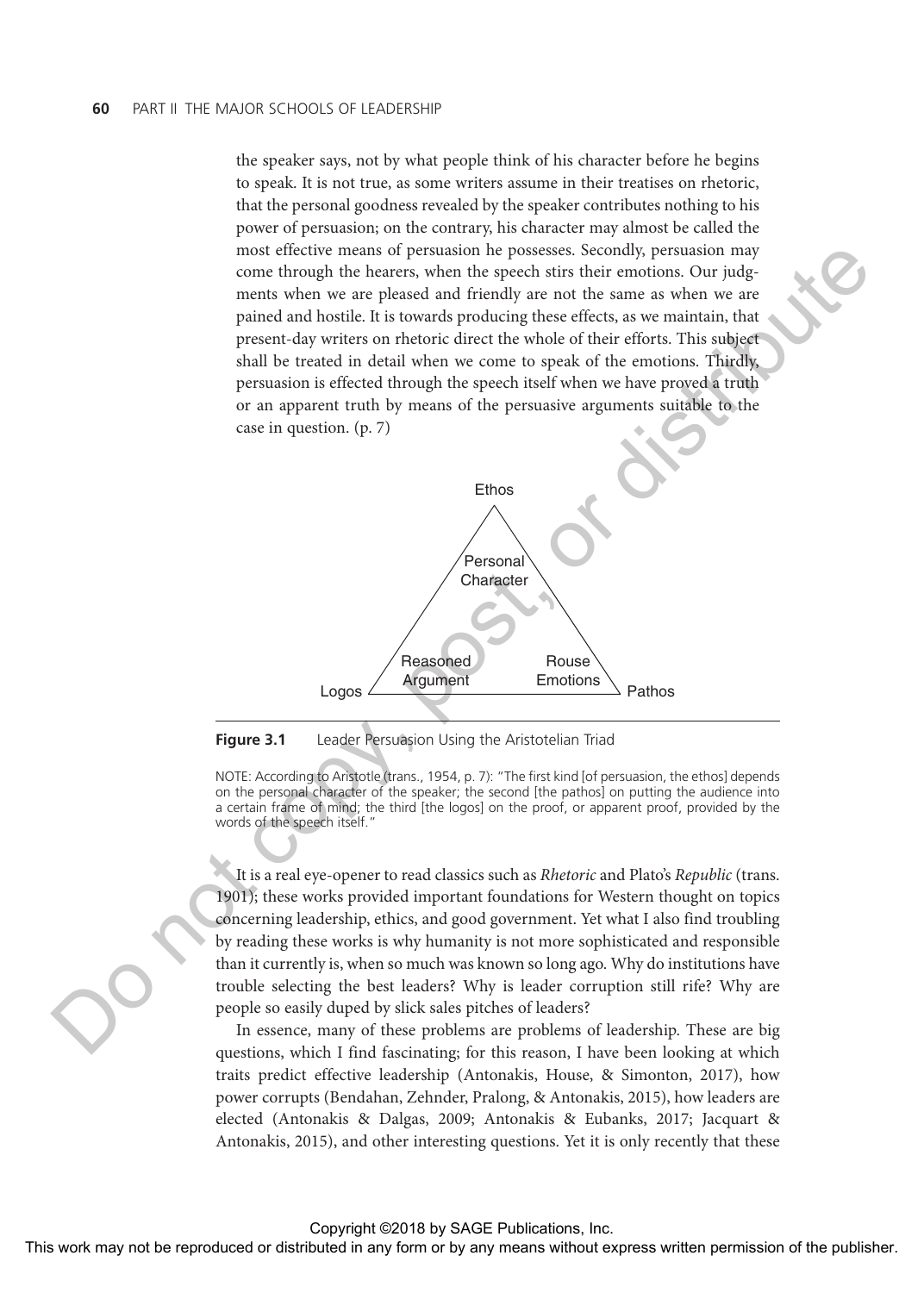problems of humanity have been scrutinized scientifically, and the importance of leadership isolated and studied in a causal way (Bertrand & Schoar, 2003; Jones & Olken, 2005). Warren Bennis (this volume), who over the decades has demonstrated remarkable perspicacity about the problems of leadership, reminds us that leaders wield power and that it is important to put more science into understanding how better to manage the leadership production process.

Indeed, the most potent of leaders, charismatic ones, can bring about needed social change; these types of leaders have been capable of dreadful deeds, too, which explains Bennis's concerns. Of course, my chapter does not provide a treatise on issues concerning the selection, development, and outcomes of leadership and related topics; this is the job of the entire volume. I focus on charismatic and neocharismatic leadership approaches, though I will touch on some of these important issues where relevant. Next, I discuss the most important contributions to this research stream, chronologically, using Weber as the point of departure. For a thorough historical overview, refer to a recent review I undertook with my colleagues (Antonakis et al., 2016).

### The Weberian Perspective

Weber (1947) used the term *charismatic* to describe a type of leader who could bring about social change. These leaders arose "in times of psychic, physical, economic, ethical, religious, [or] political distress" (Weber, 1968). For Weber (1968), charisma in leaders referred to "specific gifts of the body and spirit not accessible to everybody" (p. 19). These leaders were attributed "with supernatural, superhuman, or at least specifically exceptional powers or qualities" (Weber, 1947, p. 358) and could undertake great feats. Obviously, such vague descriptions and appeals to the supernatural do not allow charisma to be scientifically studied (Antonakis et al., 2016). Still, what Weber argued paved the way for other researchers to better see the outcomes of charismatic leadership. Index work provides in a computer in publisher with the internal may not be reproduced to the reproduced or distributed in any form or by any means with the results of the copyright or distributed in any means when the re

Weber (1968) believed that followers of a charismatic leader willingly place their destiny in their leader's hands and support the leader's mission that may have arisen out of "enthusiasm, or of despair and hope" (p. 49). Weber argued that charismatic authority is different from bureaucratic authority and that at the core of charisma is an emotional appeal whose "attitude is revolutionary and transvalues everything; it makes a sovereign break with all traditional or rational norms" (p. 24). Finally, Weber stated that the charismatic effect and legacy of the leader may continue as artifacts of the organizational or societal culture, but then wane as the organization or society is enveloped in the rational and methodical processes of the bureaucracy.

What is interesting in the Weberian idea of the charismatic leader is the importance of context and the apparent salvationary effects of the charismatic leader. Also important is the notion of charismatic authority as being distinct from other sources of authority. Weber was not very clear on what, specifically, charismatic leaders do, and he was more concerned with ends than with means. Other sociologists continued in this vein (e.g., Shils, 1965). Etzioni's (1964) structuralist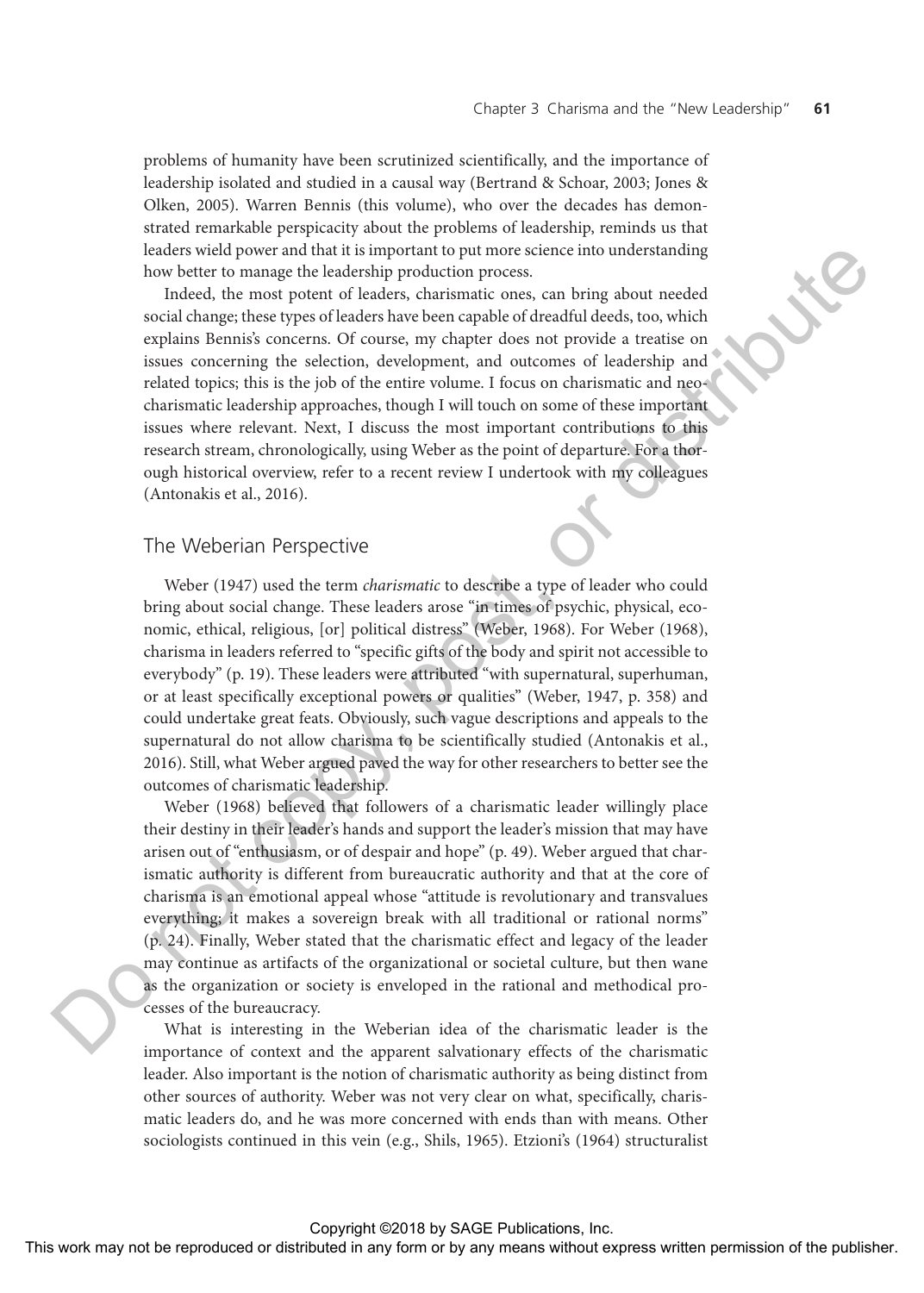perspective, for instance, focuses on the effect that formal leadership has on individuals and the source of power that is used to exert influence over followers. Symbolic power is what Etzioni (1961) referred to as "charisma" (p. 203). According to Etzioni (1964), greater commitment and less alienation will be displayed in followers when their leaders are using symbolic over material or physical power, and material over physical power. Other sociologists extended Weber's ideas and tried to make the mystical concept more concrete (Friedland, 1964). Political scientists also became interested in charisma and tried expressly to pin it down (Davies, 1954; Friedrich, 1961; Tucker, 1968). I focus on Downton next, whose theory quietly upstaged some of the most dominant contemporary models of leadership, particularly the transformational-transactional leadership model.

### Downton's Theory of Charisma

In line with the Weberian notion of charisma, Downton (1973) proposed a theory of leadership in the context of the rebel political leader. This theory consisted of three factors: charismatic, inspirational, and transactional leadership. After Aristotle's work, this was the second theory to pit contractual (transactional) principal-agent type influence processes against charismatic authority. This work predates that of Bass (1985) by more than a decade, and it was not mentioned by Bass in his most famous work, though he does refer to it later (Hater & Bass, 1988). In discussing the transforming versus transactional leader, Burns (1978), a historian and political scientist, did refer to Downton's work indirectly and mostly in passing (regarding revolutionary leadership).

For Downton (1973) transactional leadership meant "a process of exchange that is analogous to contractual relations in economic life [and] contingent on the good faith of the participants" (p. 75). Downton believed that the fulfillment of transactional commitments forms the basis of trust among leaders and their followers, strengthens their relationship, and results in a mutually beneficial climate for further transactions to occur. Downton distinguished between positive and negative transactions. Positive transactions occur when followers receive rewards contingent on achieving desired outcomes, whereas negative transactions refer to followers' noncompliance, resulting in punishment (as discussed later, this precise notion of positive and negative transactional leadership is how Bass [1985] theorized contingent rewards and management-by-exception leader behavior). From the rest control in any may be reproduced or means and the publisher and the rest of the rest or the rest or the rest or by any means with the rest or the rest or the rest or distributed in any form or by any means w

Downton argued that charismatic leaders have potent effects on followers because of their transcendental ideals and authority that facilitate the followers' identification with the leader. In those conditions, trust is solidified as psychological exchanges occur. This commitment and trust is further augmented by inspirational leadership. The inspirational leader is persuasive, and he or she encourages followers to invest in and make sacrifices toward the identified ideals, gives followers a sense of purpose, and creates meaning for actions distinct from the charismatic appeal. Followers relate to these types of leaders, but they do not necessarily revere them. Thus, inspirational leadership is, apparently, independent of charismatic leadership; according to Downton (1973), inspirational leadership does not foster follower dependence in the leader. Rather, "inspirational commitment is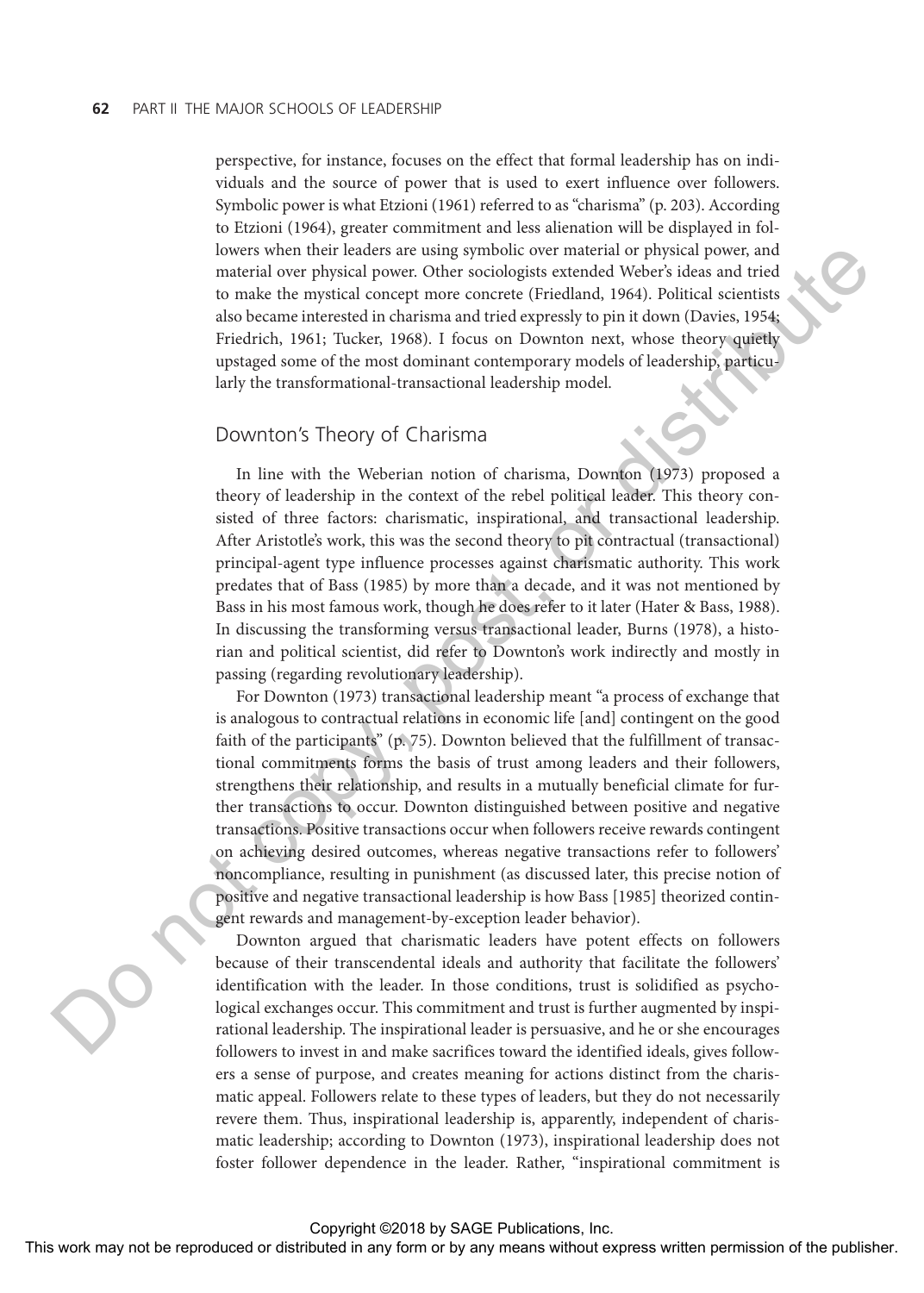always contingent on the leader's continuing symbolic presentation of the follower's world view" (p. 80). Downton argued further that although charismatic relations between leaders and followers will ultimately lead to inspirational relations, not all inspirational relations lead to charismatic relations. Finally, Downton proposed that all sources of leadership, whether transactional, inspirational, or charismatic, should be used in varying degrees (which is in line with the ideas of Bass, 1985). Although Downton set what were the foundations for transformational and charismatic leadership theory, the impact he had on the field was minimal—probably because his work was not picked up by psychologists studying leadership in the 1980s, by which time Bass's theory was firmly entrenched.

### House's Psychological Theory of Charismatic Theory

House (1977) was the first to present an integrated theoretical framework and testable propositions to explain the behavior of charismatic leaders; he also focused on the psychological impact of charismatic leaders on followers. Also important was that House provided a theoretical explanation regarding the means charismatic leaders use to influence followers (and thus manage the perceptions of followers); importantly, he referred to charismatic leaders as having the necessary persuasive skills to influence others. He also described the personal characteristics of charismatic leaders and suggested that individual-difference predictors of charismatic leaders might be measurable. This theory was perhaps the most important in setting the foundations for how charisma is studied today; although it was "undersold" in being published as a book chapter and not a journal article (thus limiting its impact), this work has been enormously influential and highly cited.

House (1977) proposed that the basis for the charismatic appeal is the emotional interaction that occurs between followers and their leader. Depending on mission requirements, charismatic leaders arouse followers' motives to accomplish the leader's ideals and values. Followers in turn display affection and admiration for the leader, and internalize a sense of identification with the leader. House believed that charismatic leaders are those "who by force of their personal abilities are capable of having profound and extra-ordinary effects on followers" (p. 189). According to House, these leaders display confidence in their own abilities and in their followers, set high expectations for themselves and their followers, and show confidence that these expectations can be achieved. As a result of these behaviors, House argued that these leaders become role models and objects of identification of followers, who in turn emulate their leader's ideals and values and are enthusiastically inspired and motivated to reach outstanding accomplishments. These types of leaders are seen as courageous, because they challenge a status quo that is seen as undesirable. Furthermore, "because of other 'gifts' attributed to the leader, such as extraordinary competence, the followers believe that the leader will bring about social change and will thus deliver them from their plight" (p. 204). all one of the restricted or the restricted or distributed in any means when the repression of the reproduced or the restributed in any means we are the restributed in the restributed in a control of the restributed in a c

House (1977) stated that "In actuality, the 'gift' is likely to be a complex interaction of personal characteristics, the behavior the leader employs, characteristics of followers, and certain situational factors prevailing at the time of the assumption of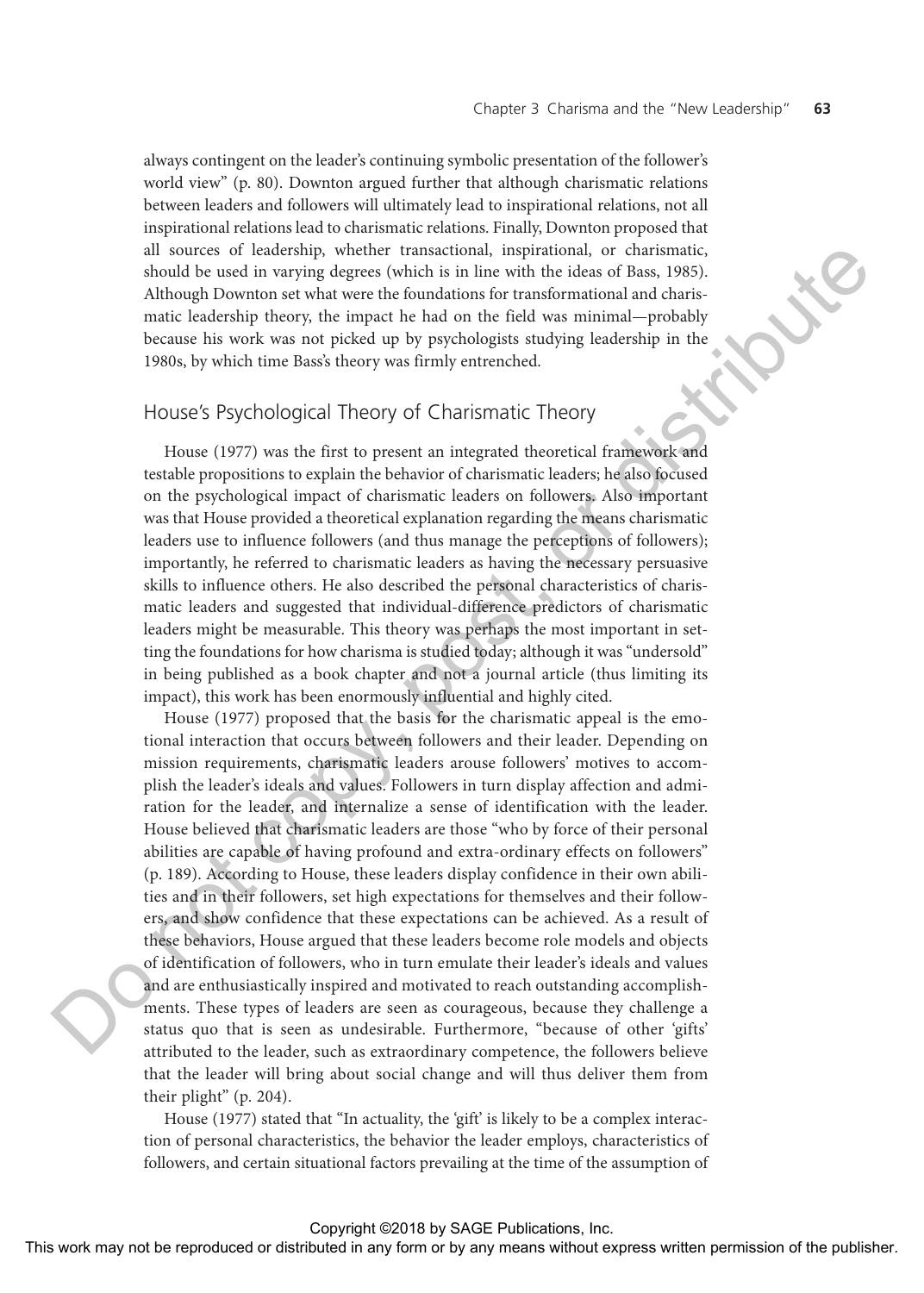the leadership style" (p. 193). Finally, in focusing on the personal characteristics of charismatic leaders, House argued that they display a high degree of selfconfidence, pro-social assertiveness (dominance), and moral conviction. These leaders model what they expect their followers to do, exemplify the struggle by selfsacrifice, and engage in image-building and self-promotion actions to come across as powerful and competent.

The insights of House (1977) were prescient. His theory was beautifully and clearly expressed and shook leadership scholars out of their current ideas of how leadership should be conceived at a time when leadership was not being taken very seriously (Antonakis et al., 2004; Day & Antonakis, 2012). Although House missed some details—for instance, regarding a proper definition of charisma and specific pointers on how to model it—his ideas were the catalyst for a new leadership movement (Antonakis et al., 2016).

# Conger and Kanungo's Attribution (i.e., Inferential) Theory of Charisma

Conger and Kanungo (1998, 1988) proposed a theory of charismatic leadership whereby a leader is legitimized through an attributional process based on the perceptions that followers have of the leader's behaviors. Although this theory uses the term *attribution* with respect to ascriptions that followers make about the leader, to be more precise, the psychological processes that are occurring are actually *inferential* (Jacquart & Antonakis, 2015)—attributions concern understanding causes of effects (Calder, 1977) and inferences pertain to person perception (Erickson & Krull, 1999).

Conger and Kanungo (1998) proposed that individuals are validated as leaders by their followers through a three-stage behavioral process. This process is not necessarily linear, and the stages can occur in any order and may exist concomitantly. First, effective charismatic leaders assess the status quo to determine the needs of followers, evaluate the resources that are available within the constituency, and articulate a compelling argument to arouse follower interest. Second, leaders articulate a vision of the future that will inspire follower action to achieve objectives that are instrumental in fulfilling the vision. The idealized vision creates follower identification and affection for the leader, because the vision embodies a future state of affairs that is valued by followers. Third, leaders create an aura of confidence and competence by demonstrating conviction that the mission is achievable. Leaders use unconventional means and expertise to inspire action and display how objectives can be achieved. In this way, they serve as powerful role models to promote follower action. This three-stage process is hypothesized to engender high trust in the leader and follower performance that enables the organization to reach its goals. This theory has been operationalized via the CKS—the Conger Kanungo Scale (Conger & Kanungo, 1998)—and resulted in a fair amount of empirical work; however, the global factor of the CKS correlates very highly with transformational leadership,  $r = .88$ , uncorrected for measurement error (Rowold & Heinitz, 2007). Example the results of the reproduced or distributed in any form of the reproduced or distributed in any form or by any means we could also the reproduced in any form or by a state of the publisher of the publisher. This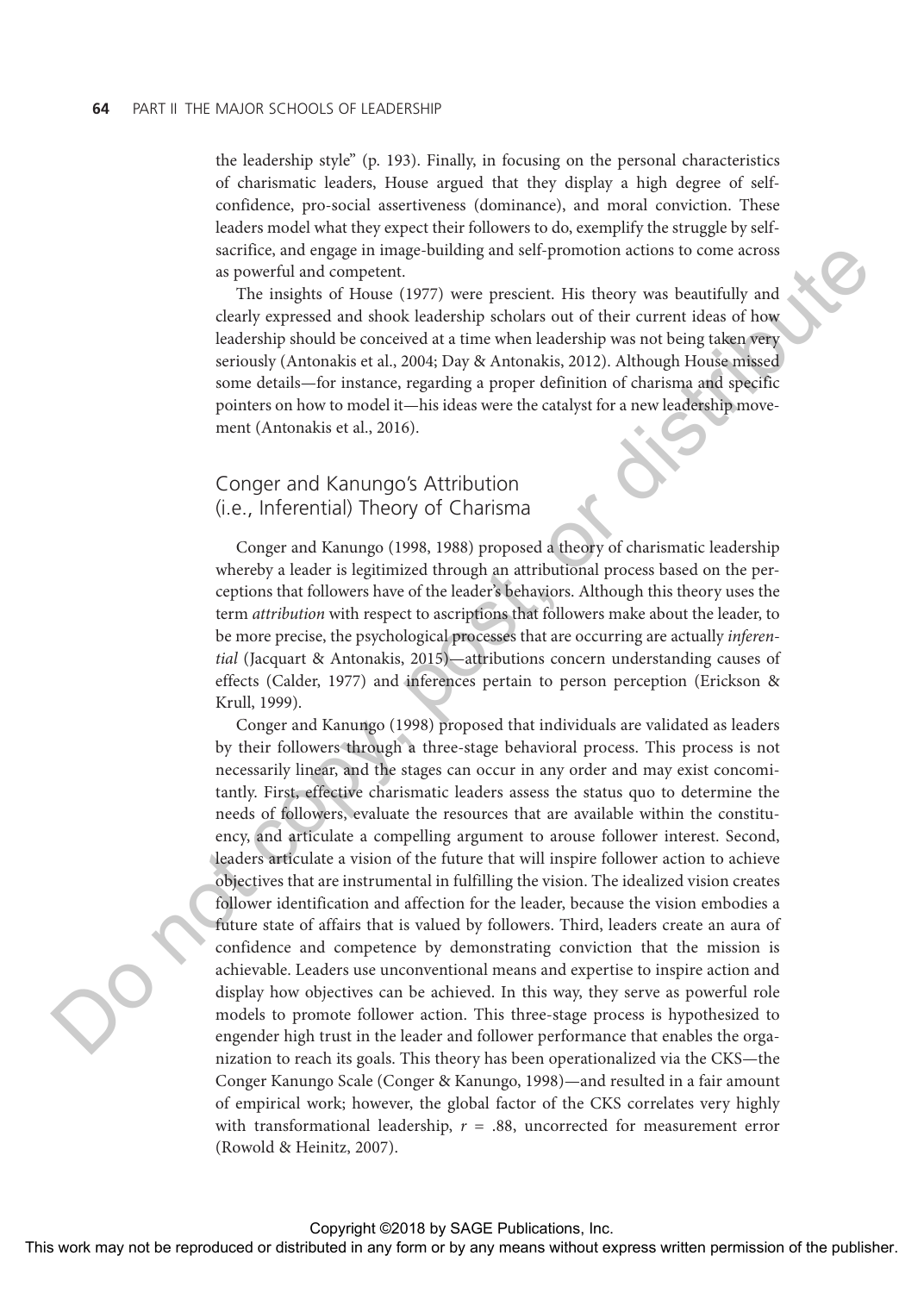### Shamir and Colleagues on Charisma

In a refreshing and novel integration of charisma and theories of identity, House and Shamir (1993) proposed an integrative framework to explain how leaders engage the self-concepts of follower (see also Shamir, House, & Arthur, 1993). In this way, leaders have exceptional effects on followers, who are motivated by increased levels of self-esteem, self-worth, self-efficacy, collective efficacy, identification with the leader, social identification, and value internalization. Shamir et al. (1993) stated that these leaders affect followers as a result of motivational mechanisms that are induced by the leader's behaviors. These behaviors include providing an ideological explanation for action, emphasizing a collective purpose, referring to historical accounts related to ideals, referring to the self-worth and efficacy of followers, and expressing confidence in followers that they are capable of fulfilling the mission (see also Shamir, Arthur, & House, 1994). As a result of the leader's behavior, the motivational mechanisms trigger the self-concept effects that lead to personal commitment to the leader's mission, self-sacrificial behavior, organizational citizenship, and task meaningfulness. These effects are further enhanced by the generation of self-expression and consistency on the part of the followers. As an example of the intricateness of these effects, Shamir et al. (1993) stated that "charismatic leaders . . . increase followers' self-worth through emphasizing the relationships between efforts and important values. A general sense of self-worth increases general self-efficacy; a sense of moral correctness is a source of strength and confidence. Having complete faith in the moral correctness of one's convictions gives one the strength and confidence to behave accordingly" (p. 582). Figure that accelerate the representation of the representation of the relationship of the relationship in any form or by any means were permission or  $\alpha$  that is a mean of the publisher. The relationship is a mean of th

# Transformational Leadership

I include here influential models that expressly contrast neocharismatic and transformational leadership with transactional forms of leadership. Those theories that have been operationalized using questionnaires have been enormously influential and have triggered much empirical work.

# Burns's Transforming-Transactional Leadership

Burns (1978), a Pulitzer Prize winner, published his magnum opus on leadership in political settings. His work laid the foundations for Bass (1985), particularly with respect to transformative effects of leaders on followers. Burns defined leadership as "inducing followers to act for certain goals that represent the values and the motivations—the wants and needs, the aspirations and expectations—*of both leaders and followers*" (p. 19). Although leaders are intricately connected to goals with followers, they act as an independent force in steering followers toward those goals. The leader–follower interaction that could occur was defined as either (a) transactional leadership, which entailed a relationship based on the exchange of valued items, whether political, economic, or emotional, or (b) transforming leadership,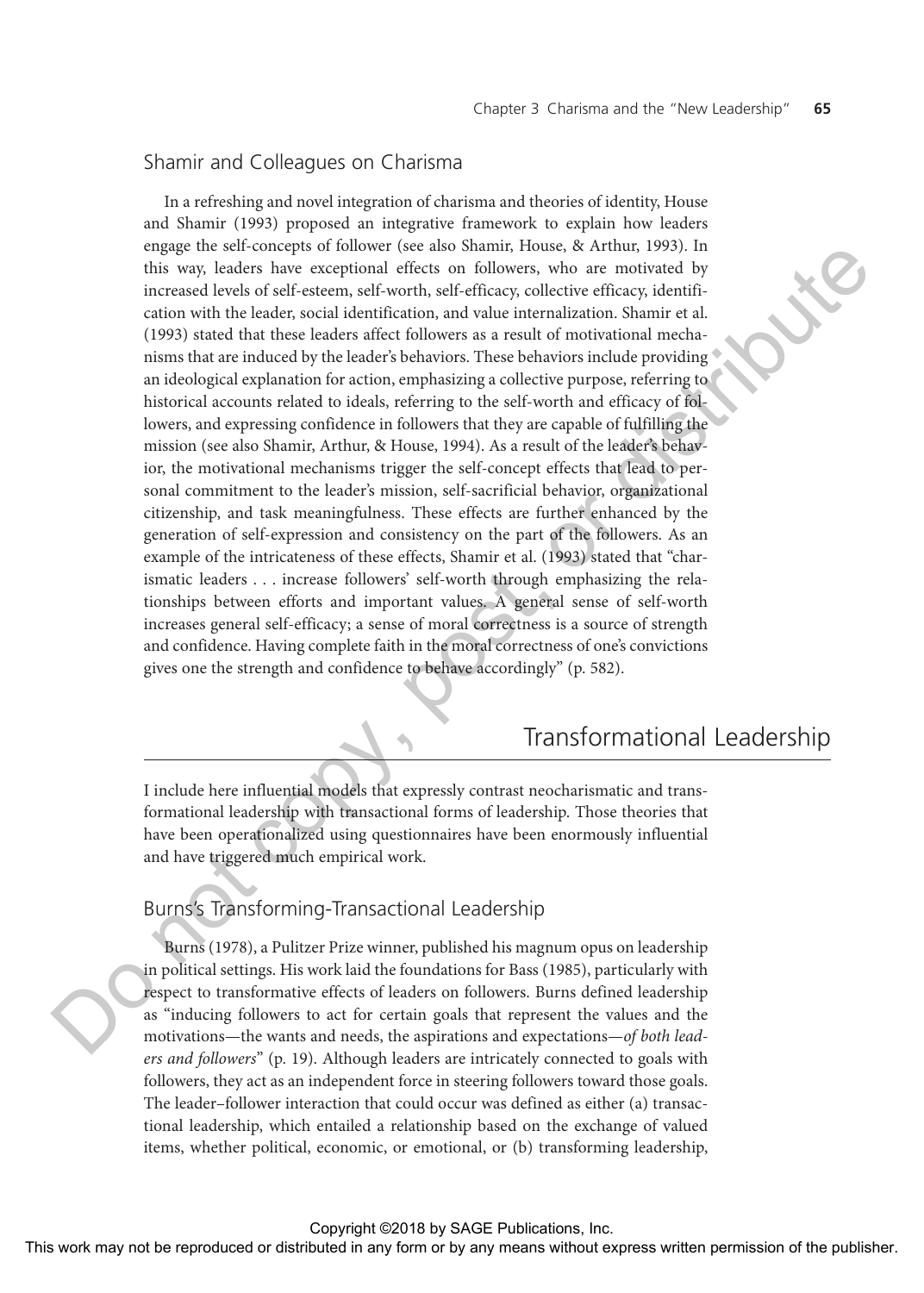where the motivation, morality, and ethical aspirations of both the leader and followers are raised.

According to Burns (1978), transforming leadership—focused on transcendent and far-reaching goals and ideals—has a greater effect on followers and collectives as compared to transactional leadership, which is focused on promoting self-interest and is thus limited in scope and impact. Transforming leaders raise the consciousness of followers for what is important, especially with regard to moral and ethical implications, and make them transcend their self-interest for that of the greater good. Although both transactional and transforming leadership can contribute to human purpose, Burns saw them as opposing ends of a spectrum. As stated by Burns, "The chief monitors of transactional leadership are modal values, that is, values of means. . . . Transformational leadership is more concerned with end-values" (p. 426). Burns saw these two leadership styles as a trade-off, a zero-sum game.

Bass (1985) directly built on Burns's (1978) theory. Bass extended the model to include subdimensions of what he termed *transformational* (instead of transforming) leadership. Also, although in Bass's original conceptualization of transformational leadership he was not concerned with moral and ethical overtones, he eventually came around to agreeing with Burns that the likes of Hitler were pseudotransformational and that at the core of veritable transformational leadership were "good" values (see Bass & Steidlmeier, 1999).

### Bass's Transformational-Transactional Leadership Model

Bass's (1985) transformational-transactional theory, also called the "fullrange" leadership theory, includes both elements of the "new leadership" (i.e., charisma, vision, and the like) and elements of the "old leadership" (i.e., transactional leadership behavior focused on role and task requirements). I mention some elements here because the idea of this theory was to go beyond the behavioral two-factor theories of leadership (see Seltzer & Bass, 1990). These theories (see Fleishman, 1953, 1957; Halpin, 1954; Stogdill & Coons, 1957) conceptualized leadership as being focused on tasks (initiating structure) or people (consideration) and were the dominant leadership paradigm in the 1950s and 1960s. The Bass model misses out, however, on task-related leader behavior, although Bass had suggested otherwise. Antonakis and House (2002) came to this conclusion by comparing and contrasting the Bass theory with other "new" theories. Their suggestion was recently tested, and there is strong evidence showing that the fullrange theory is not as full as first purported (Antonakis & House, 2014; Rowold, 2014), particularly with respect to strategic as well as work-facilitation aspects (Hunt, 2004; Yukl, 1999)—what can be termed *instrumental leadership* (Antonakis & House, 2014). There is the rest may not be reproduced or distributed or the rest may not be reproduced to the reproduced or the response with the response of the control of the response of the control or by any form or by any form or b

The Bass theory is probably the best known and most influential contemporary theory—it has a long history of research emanating from the work of Bass, Avolio, and colleagues (Avolio & Bass, 1995; Avolio, Bass, & Jung, 1999; Bass & Avolio, 1993, 1994; Bass, Avolio, & Atwater, 1996; Bass, Waldman, Avolio, & Bebb, 1987; Hater & Bass, 1988; Waldman, Bass, & Yammarino, 1990; Yammarino & Bass,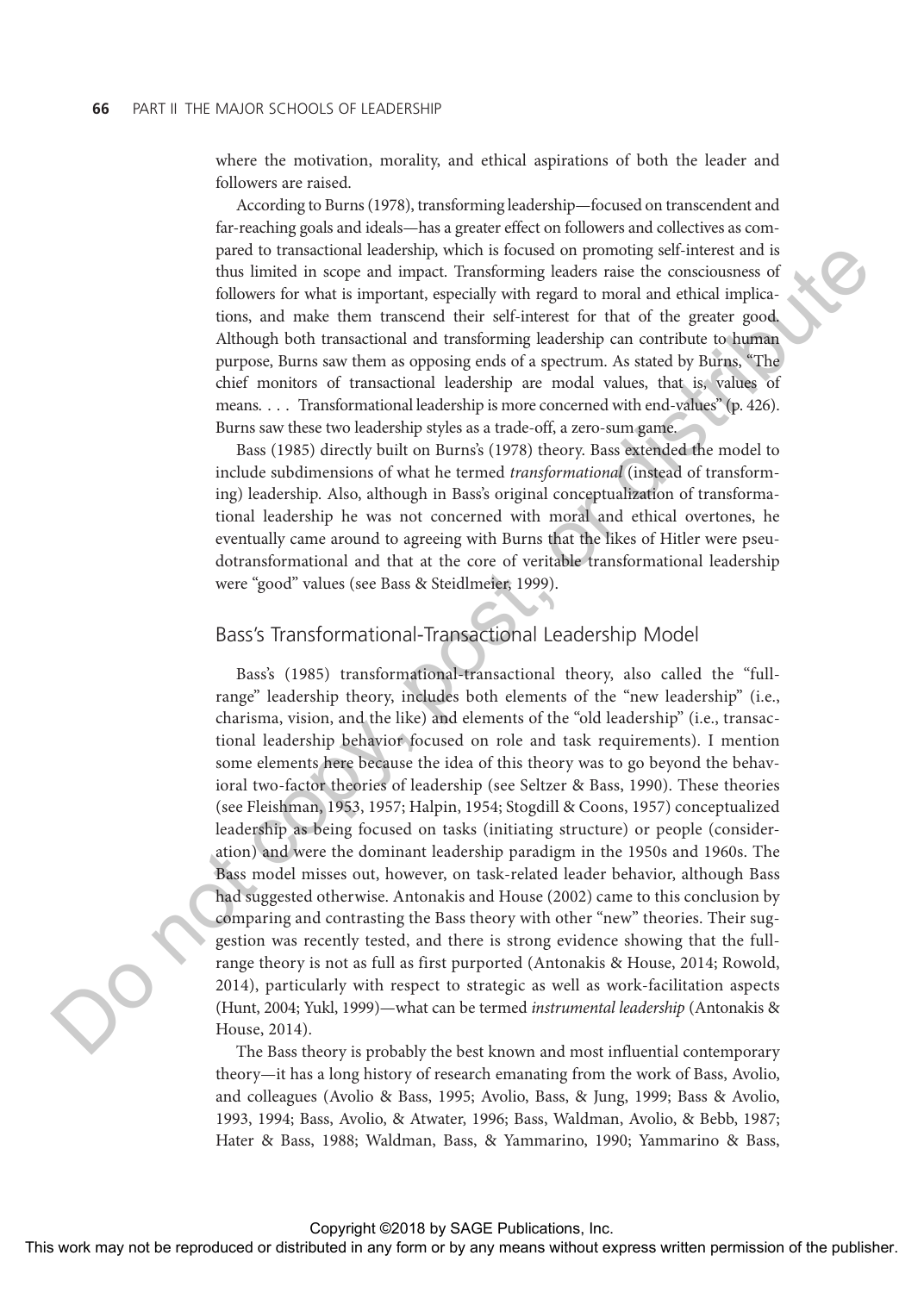1990). This theory has been operationalized and measured by the Multifactor Leadership Questionnaire, or MLQ (Antonakis et al., 2003; Antonakis & House, 2014). Although there has been much debate about the factor structure of the MLQ model, there is little or no controversy about the predictive (concurrent) validity of the MLQ factors, which has been supported by numerous meta-analyses (Banks, Engemann, Williams, & Gooty, 2016; DeGroot, Kiker, & Cross, 2000; Dumdum, Lowe, & Avolio, 2002; Fuller, Patterson, Hester, & Stringer, 1996; Gasper, 1992; Judge & Piccolo, 2004; Lowe, Kroeck, & Sivasubramaniam, 1996; Wang, Oh, Courtright, & Colbert, 2011). In its current form, the MLQ measures nine leadership factors. Five factors measure transformational leadership (i.e., idealized influence attributes, idealized influence behaviors, inspirational motivation, intellectual stimulation, and individualized consideration); the next three measure transactional leadership (i.e., contingent rewards, management-by-exception active, and management-by-exception passive); and the last factor is concerned with nonleadership (i.e., laissez-faire leadership). This questionnaire measure is the most popular measure of transformational leadership and charisma (Antonakis et al., 2016). Although Bass considered charisma to be a subcomponent of transformational leadership, his position has been strongly challenged (Yukl, 1999); my colleagues and I agree with Yukl that charisma and transformational leadership are two rather different constructs and that charisma should be untethered from transformational leadership (Antonakis et al., 2016).

# Podsakoff's Transformational-Transactional Leadership Model

This model is conceptually similar to the original Bass (1985) model. After the Bass model, the Podsakoff model is the most widely used transformationaltransactional leadership model (Bass & Riggio, 2006). The model that Podsakoff and colleagues proposed (Podsakoff, MacKenzie, & Bommer, 1996; Podsakoff, MacKenzie, Moorman, & Fetter, 1990) includes both transformational and transactional leadership factors. The transformational factors include identifying and articulating a vision, providing an appropriate model, fostering the acceptance of group goals, communicating high performance expectations, providing individualized support, and being intellectually stimulating. The Podsakoff model also includes a transactional leader factor, contingent reward leadership. These factors essentially map on the Bass transformational-transactional model, except for the fact that the Podsakoff model does not include management-by-exception active and passive as well as laissez-faire leadership. For those wishing to include similar factors to these omitted styles, contingent and noncontingent punishment scales, also developed by Podsakoff and colleagues, could be useful (see Podsakoff, Todor, Grover, & Huber, 1984; Podsakoff, Todor, & Skov, 1982); these constructs have shown relatively good validities (Podsakoff, Bommer, Podsakoff, & MacKenzie, 2006). Although the Podsakoff questionnaire measure, the Transformational Leadership Inventory, has not been as closely scrutinized as the MLQ, it is particularly well appreciated by the research community because it is not a proprietary instrument (as is the MLQ). The model control is the rest or different or distributed in any form or by any form or  $k$  model or distributed in any form or  $k$  model or  $k$  ( $k$ ) and  $k$  ( $k$ ) and  $k$  ( $k$ ) and  $k$  ( $k$ ) and  $k$  ( $k$ ) and  $k$  ( $k$ )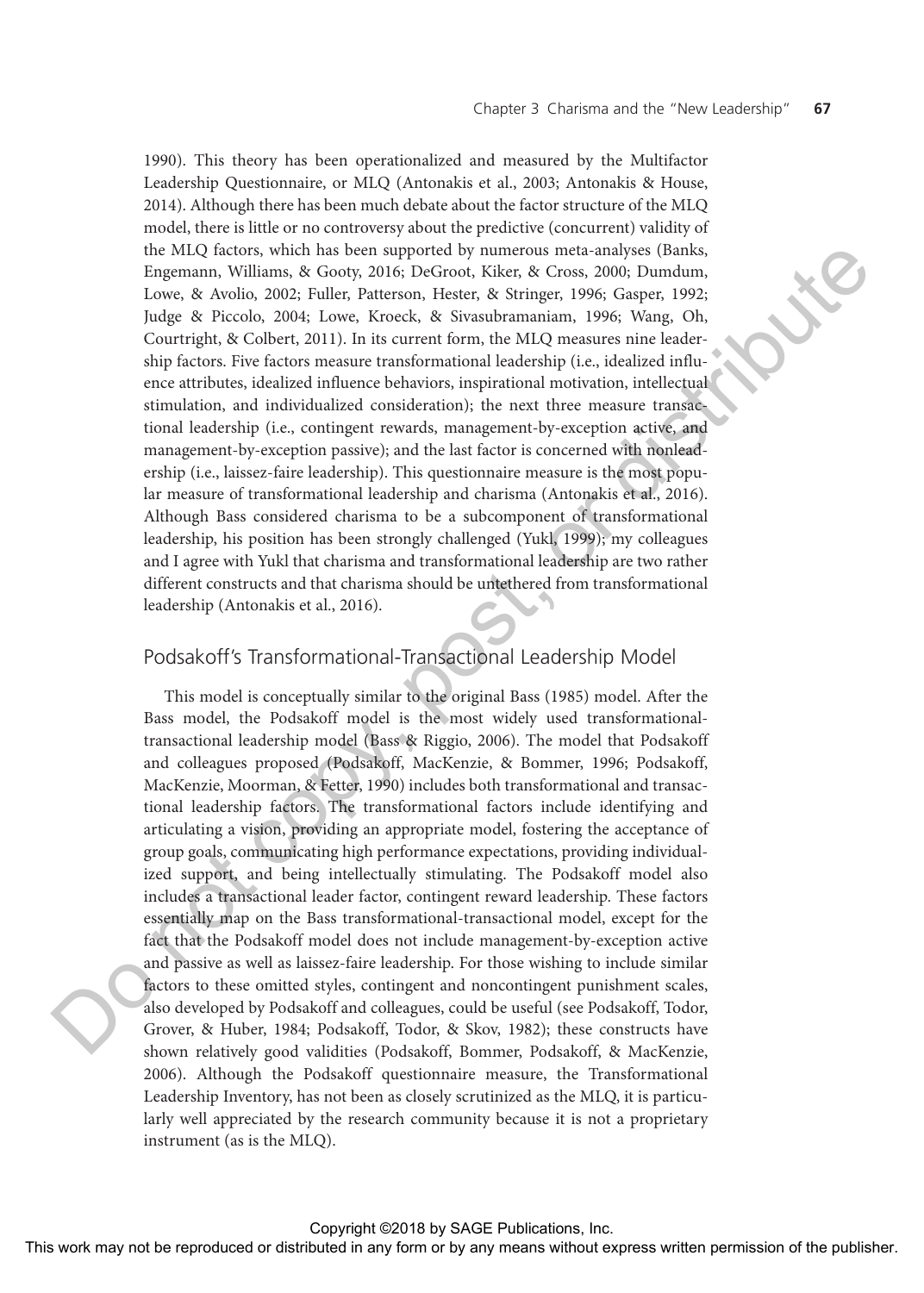### Other Transformational Leadership Models

Beyond the models that I have reviewed, there are other lesser-known models that are being used. Rafferty and Griffin (2004) proposed a five-factor model of transformational leadership, which looks like it might have had some potential; however, this instrument has not been extensively studied by independent research groups, and it omits important correlates of leader outcomes. Another measure, the Transformational Leadership Questionnaire (TLQ), has been proposed as an alternative to the United States–centered MLQ-type models (Alimo-Metcalfe & Alban-Metcalfe, 2001); however, there is not much evidence for the validity of the TLQ, and it has not triggered much research. Other measures have been proposed as well (e.g., De Hoogh, Den Hartog, & Koopman, 2004), but they have not gathered much traction in applied research. One measure, which seems to have had an important impact on practice, is the Leadership Practices Inventory (LPI), by Kouzes and Posner (1987). Although intuitively appealing and driven by the popularity of their book *The Leadership Challenge*, the validation results reported on the LPI are not impressive and there has been very little research on the psychometric properties of this model.

# Spinoffs of the New Leadership: Old Wine in New Bottles?

Recently there have been several spinoff theories that at the outset claim to be quite different from transformational and neocharismatic perspectives: Of these, authentic, ethical, and servant leadership are the best known (Hoch, Bommer, Dulebohn, & Wu, 2016). These theories have something in common: They are all "loaded" in terms of how they have been defined; that is, they include the outcome in their definitions, and the very term used to name the theory is positively and morally valenced. Transformational leadership suffers from the same problem. Terms like *transformational, authentic, ethical,* and the like suggest an outcome—that is, that the leader transforms or is morally good. Doing so is problematic from a scientific point of view (van Knippenberg & Sitkin, 2013) for three reasons: Constructs should not be defined by their outcomes, because doing so leads to tautologies and circular theorizing (MacKenzie, 2003); the nature of what is measured should be exogenous with respect to the outcomes it is supposed to cause (Antonakis et al., 2016); and scientists should separate ideological agendas from accurately describing how the world works (Antonakis, 2017; Eagly, 2016). The<br>shown may not be represented or distributed in any first expression or the representation<br>of the publisher or distributed in a able to the United States with the components are able to the United States with the publi

Let me be clear about the latter point. Of course, the vast majority of scientists want to ensure that leaders use their power to do good. But doing so depends on institutional constraints and the moral foundations of the leader, which, of course, are important to examine along with leader outcomes in empirical work (Bendahan et al., 2015). However, a leadership definition should be independent of contextual constraints and moral orientations so that its pure form, its defining conceptual bedrock, is identified. The very motivational mechanisms used by leaders to do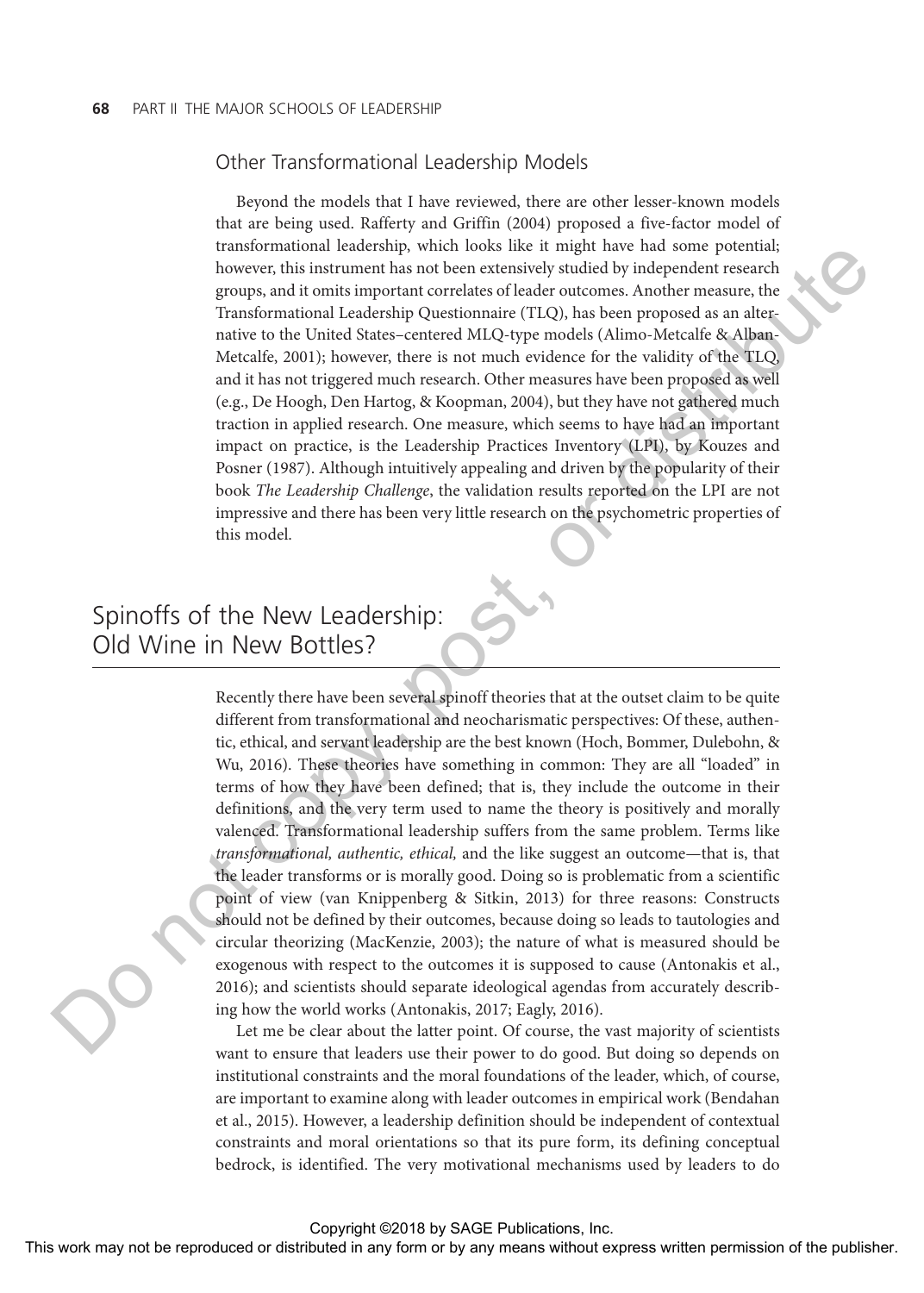good can also be used to do bad (Antonakis et al., 2016); thus, one should not develop a theoretical proposition (good leadership is authentic) to re-describe a particular outcome (authentic leaders do good) and hence reify a particular moral agenda. Moreover, as scientists, it is critical to separate our expectations—what outcomes we hope to find—from reporting what actually occurs. This separation is important because if ideology guides what we do, we will construct theories that might not be counterfactually challenged (Durand & Vaara, 2009; Gerring & McDermott, 2007); we will also create questionnaire measures that will find what we seek given that ratings of leadership are prone to many biases including using outcomes of leadership to fill in the blanks in an intuitive and cognitively consistent way (Lord, Binning, Rush, & Thomas, 1978; Rush, Thomas, & Lord, 1977). The rating of leadership thus becomes an outcome and this outcome is used to predict other outcomes, leading to circular testing and theorizing (Antonakis, 2017; Antonakis et al., 2016; van Knippenberg & Sitkin, 2013).

As for the three spinoffs, authentic leadership, as defined by Avolio and Gardner and colleagues (Avolio & Gardner, 2005; Avolio, Gardner, Walumbwa, Luthans, & May, 2004), has attracted much attention. A sufficient amount of research has been undertaken to now examine whether this form of leadership is different from established forms. Recent meta-analyses have shown that transformational and authentic leadership are very highly correlated (i.e., *r* = .74 to .75) and do not explain much in outcomes beyond each other (Banks, McCauley, Gardner, & Guler, 2016); in particular, when assessing the incremental validity of authentic leadership over transformational leadership, nothing much is gained (Hoch et al., 2016). There have also been some strong challenges with respect to the notion that the Authentic Leadership Questionnaire actually measures a high-order factor (Credé & Harms, 2015). The transmistive or distributed in any methods with a may be repressed to the reproduced or distributed in any form or by any means when the publisher or distributed in any means when the publisher or distributed in any m

Ethical leadership has been another theory that has triggered much attention (Brown & Treviño, 2006; Brown, Treviño, & Harrison, 2005). However, similar to the above results, ethical leadership does not add much in terms of incremental validity and is highly correlated with transformational leadership at *r* = .70 (Hoch et al., 2016). Only servant leadership has a much lower correlation with transformational leadership (Hoch et al., 2016). However, it is still problematic, given what I mentioned above; being a servant leader is still an outcome of some process and should be modeled as such.

# Future Research

Research on the new leadership has been described as being in a mature stage, and this almost two decades ago (cf. Hunt, 1999). We are discovering more about its mediators and moderators, but we are not doing enough about rethinking and trimming the models (Antonakis, 2017). At least work in this area continues at a brisk pace, not only in the traditional spheres of management, applied psychology, business, and general and social psychology, but also in other disciplines including, nursing, education, political science, public health, public administration, sociology, ethics, operations research, computer sciences, industrial engineering, and others. Still, there remains much to be done with respect to identifying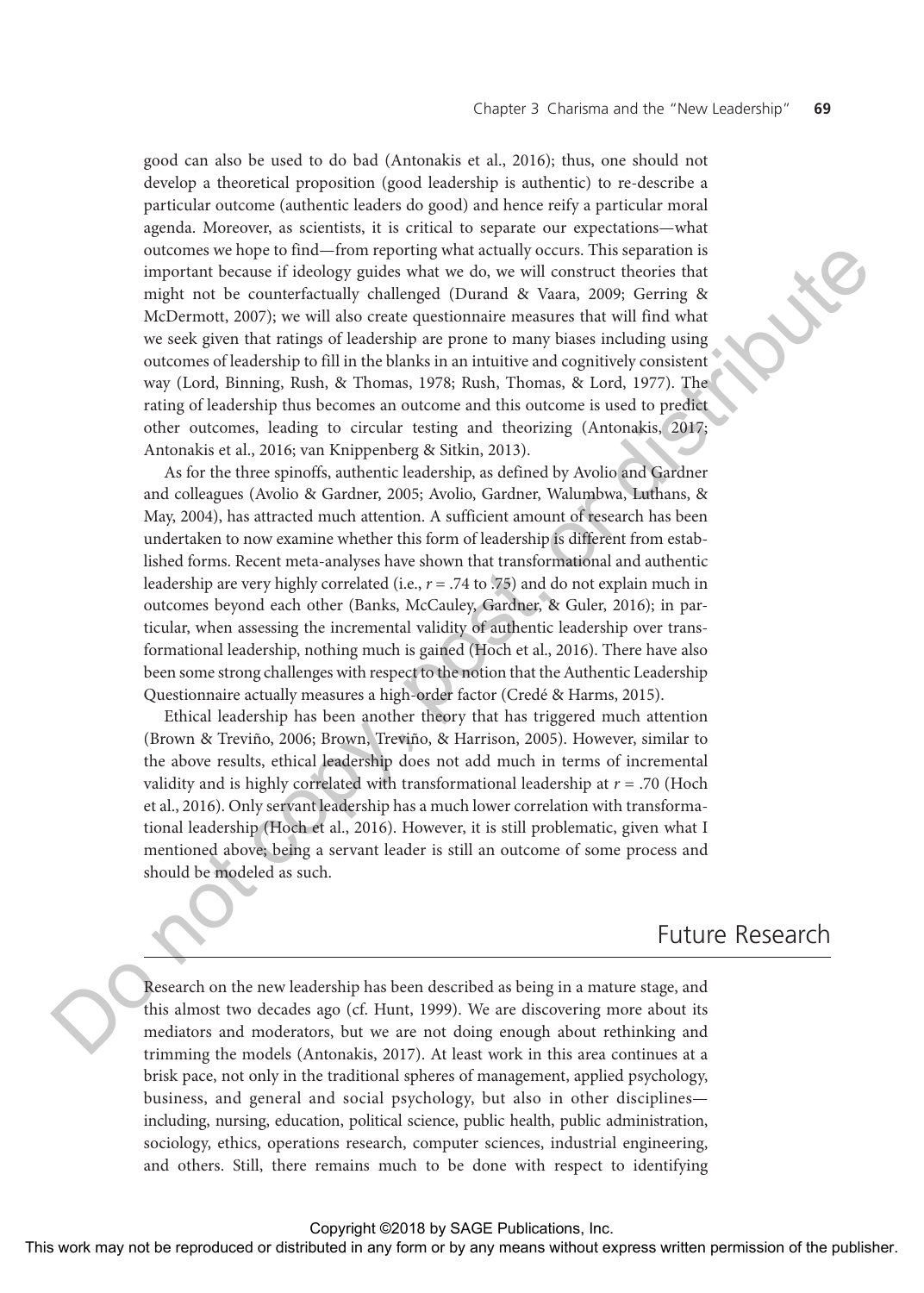the conceptual cores of theories, refining the theories, measuring and modeling constructs correctly, and developing process theories of leadership (Antonakis, 2017; Fischer, Dietz, & Antonakis, 2016). Also, more needs to be done on understanding how charismatic leadership can be developed, as well as its causal impact on outcomes. Apart from knowing that personality and intelligence—which are genetically determined, stable, and hence exogenous—matter for charisma (Antonakis, House, et al., 2017; Banks, Engemann, et al., 2016), we also know that charisma can be manipulated in the laboratory, whether with actors or normal folk (Frese, Beimel, & Schoenborn, 2003; Howell & Frost, 1989; Towler, 2003), and this in field experiments as well (Antonakis, d'Adda, Weber, & Zehnder, 2015; Antonakis et al., 2011).

## Correctly Modeling Leadership Style

Questionnaire measures of leadership can be safely modeled as endogenous variables (i.e., dependent variables). However, if used as predictors they have to be modeled correctly or manipulated, or else the causal effect of the variable on other variables cannot be correctly estimated. Unfortunately, this is an area that is not well understood in our field, and reviews of published outcomes show that much of what is published cannot inform policy (Antonakis, Bastardoz, et al., 2014; Antonakis, Bendahan, Jacquart, & Lalive, 2010; Fischer et al., 2016).

The discussion here is not only leveled to transformational and charismatic leadership models; it is relevant to all models of leadership, particularly the leader– member exchange construct, which is more of an outcome of leadership than it is a leadership style (House & Aditya, 1997). Briefly, the problem that researchers have when undertaking observational studies, whether cross-sectional or longitudinal research, is that the modeled independent variable—say, transformational leadership  $(x)$ —is not manipulated; that is, it is not exogenous with respect to what it is modeled to predict. In experimental research, the experimenter is assured that the effect of  $x$  on  $y$  is due to the manipulation and nothing else. By randomly assigning the treatment, the error term in the regression model captures no systematic variation that is correlated with the treatment—refer to Chapter 16 of this volume for a basic introduction to this issue (for a more detailed exposé refer to Antonakis et al., 2010; Antonakis, Bendahan, Jacquart, & Lalive, 2014). However, with nonexperimental research, the modeler has a problem: that *x* may correlate with unobserved variation affecting *y,* or that *y* might simultaneously cause *x* (this problem is referred to as one of endogeneity). Thus, if *x* is modeled as an independent variable when it is in fact endogenous, the effect of *x* on *y* is biased and uninterpretable. The matrix or the repression or the repression of the repression of the repression of the reproduced in any form or by any means with the repression of the results of the results of the results of the publisher. Also, we

For instance, if individuals rating a leadership style know of leader outcomes (e.g., how well the leader's unit has performed), they will be biased when rating the leader due to attribution processes (Lord et al., 1978; Rush et al., 1977). That is, good performance will be associated with prototypically good leadership, and thus raters will "see" the leader being better on aspects of leadership that are implicitly associated with good (or bad) outcomes. Thus, leadership is de facto operationalized in terms of follower perceptions and attributions, which may have little to do with how the leader actually acts and independent of whether the leader is the cause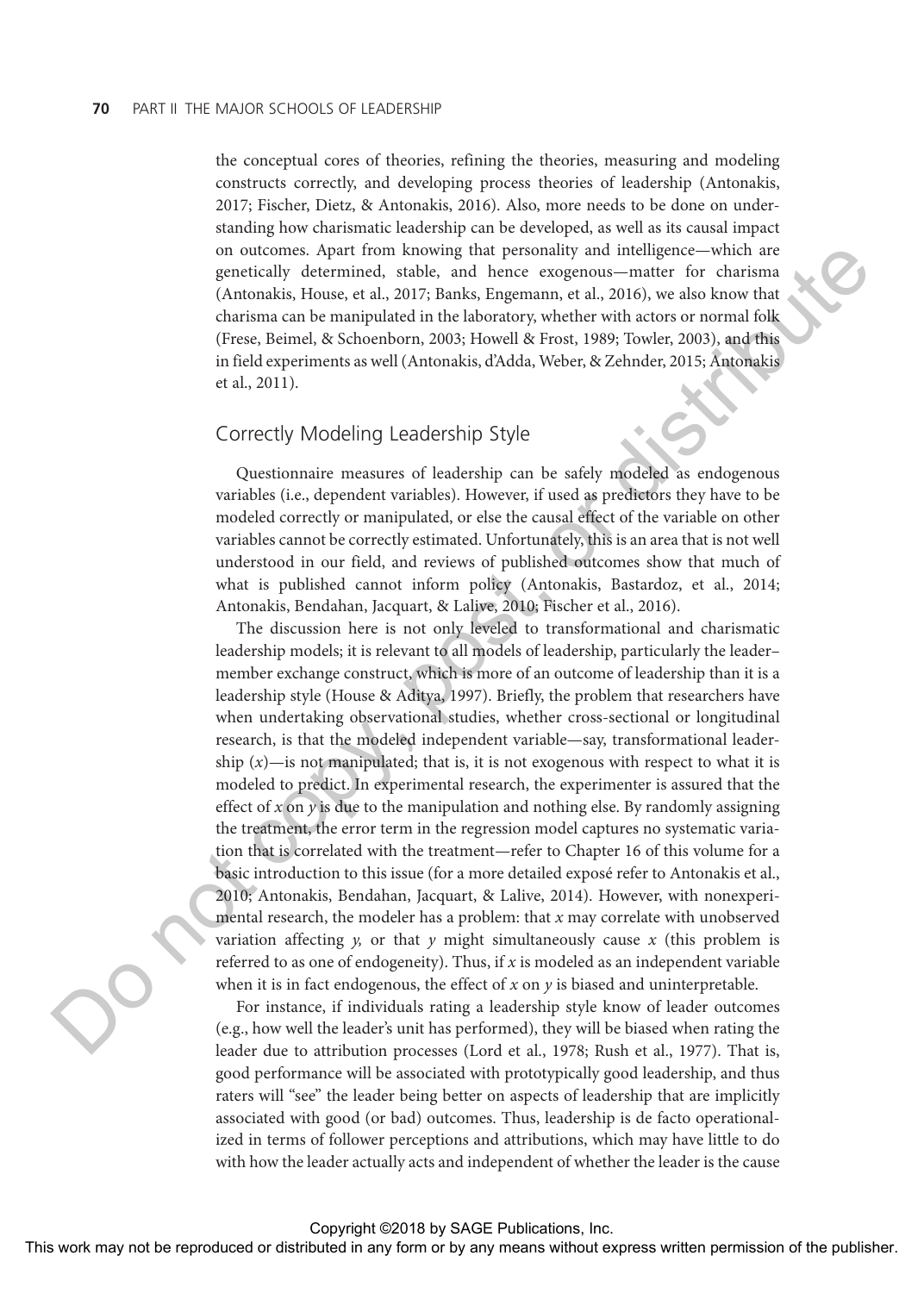of the outcomes; thus, we cannot know anything about how leadership affects outcomes and cannot make any suggestions for policy! Such findings make for a sorry state of affairs in leadership research.

Of course, leaders can affect leader outcomes, too. Yet failure to correctly "lockin" the causal direction, as is usually done by applied researchers, will render estimates suspect. I cannot stress enough the importance of understanding the limitations of using leadership questionnaire measures (like the MLQ and others). Researchers must use the correct design conditions and statistical methods to overcome these limitations. When doing this correctly, for instance, we see that the effects of transformational leadership on outcomes, as usually tested, have been vastly exaggerated (Antonakis & House, 2014). To correctly estimate a model where *x*, the intended regressor, is potentially endogenous (as in the case of any questionnaire measure of leadership), in the following model  $x \rightarrow y$ , an exogenous source of variance must be used to "purge" *x* of endogeneity bias. Thus, in this case, the model that must be estimated is  $z \rightarrow x \rightarrow y$  (where *z* in this case is referred to as an instrumental variable). The instrumental variable must be exogenous and vary independently of the disturbance of *y*. Examples of instrumental variables could be individual differences that can be reliably and ideally objectively measured (e.g., IQ, personality), fixed-effects of leaders (i.e., obtaining repeated measures over time or from many raters), contextual factors (e.g., country, industry, firm), or exogenous shocks (for ideas, see Antonakis et al., 2010). Although some research has been undertaken in this area of individual differences (Bono & Judge, 2004; Judge & Bono, 2000), not enough has been done to predict the factors of the full-range model. This is the case considering the full gamut of individual difference predictors, including general intelligence (Antonakis, House, et al., 2017). There is easier of the results of the results of the reproduced or distributed in any form of the reproduced or distributed in any form or by any means were computed in any form or between the repression of the results of

Another problem that I often see, which follows from above, is models being estimated in a piecemeal way, having obvious omitted variables. For example, regressing *y* only on charismatic leadership (e.g., Keller, 1992; Koene, Vogelaar, & Soeters, 2002) and failing to control for other leadership styles too. If variables are omitted from the regression equation that correlate with *y* as well as with other predictors in the regression equation, then omitting them will produce biased estimates (Antonakis et al., 2010; Cameron & Trivedi, 2005). Thus, it is important to control for all theoretical causes of *y* (e.g., instrumental leadership, transactional leadership) that may correlate with the modeled independent variables (Antonakis & House, 2014). The full-range leadership theory that is estimated must be truly a full one, though not to the point of bringing in redundant factors.

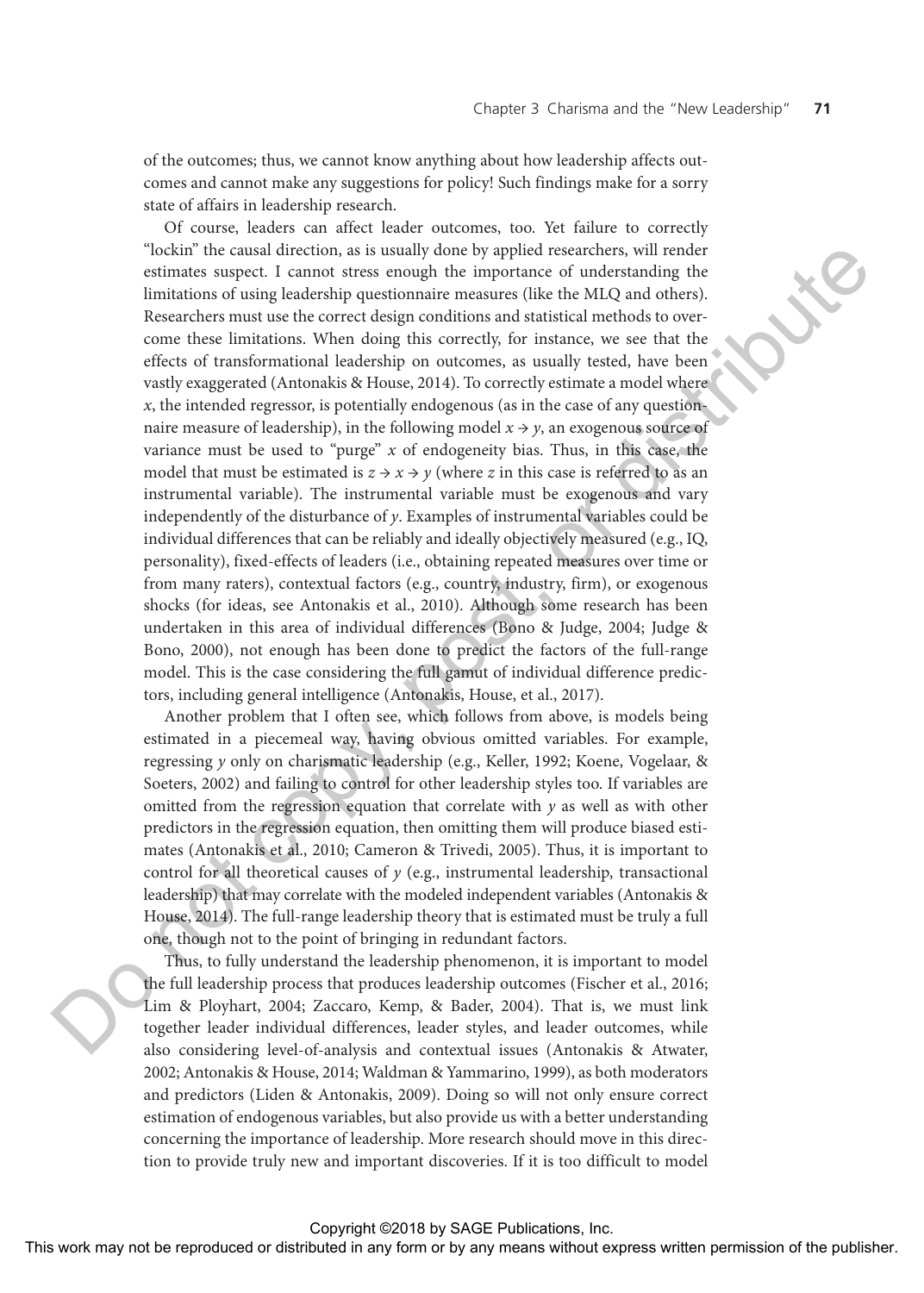the full process, then more work needs to be done to manipulate the independent variable. As Kurt Lewin has been credited to have said: "The best way to understand something is to try to change it." Although there have been some experiments done showing charisma can be manipulated, there is a dearth of studies showing that transformational leadership can be trained (for exceptions, see Barling, Weber, & Kelloway, 1996; Dvir, Eden, Avolio, & Shamir, 2002); there are no studies that I am aware of showing that authentic, ethical, or servant leadership can be directly manipulated in realistic and consequential settings (i.e., not "paper people" or hypothetical settings). Much more research needs to be conducted, particularly using field experiments (Eden, 2017), which are very useful for establishing causal relations and in making reliable policy implications.

### What Makes Leaders Charismatic?

As mentioned, MLQ-type instruments have not been developed to capture why leaders are charismatic, which means that the variables measured by the questionnaire can only be used as outcomes (else if used as predictors they should be corrected for endogeneity bias). However, much work has been done in understanding why some leaders are able to induce the charismatic effect. Isolating these causes thus makes it useful to study charisma unobtrusively or to manipulate it.

Charismatic leaders use specific communication and image-building strategies to project power and confidence (House, 1977). Researchers have identified some of these strategies with respect to the content of the speech, its framing, and the delivery mode (Den Hartog & Verburg, 1997; Shamir et al., 1993). Essentially, charismatic leaders use a number of tactics, which have been studied both experimentally and in the field, and which show that these tactics are strongly predictive of leader outcomes (Antonakis et al., 2011; Awamleh & Gardner, 1999; Frese et al., 2003; Howell & Frost, 1989; Jacquart & Antonakis, 2015; Towler, 2003). These charismatic leadership tactics, or signals, render the elusive charisma factor more tangible and can be used as a basis to measure a more pure and objective form of charisma from speeches of leaders (Antonakis, Tur, & Jacquart, 2017), independent of attributions and inferences of raters. For this reason, my colleagues and I have defined charisma as "values-based, symbolic, and emotion-laden leader signaling" (Antonakis et al., 2016, p. 304); doing so avoids tautologies and helps identify antecedents to the charismatic effect. The interaction of the controlled or distributed or distributed in any means with the publisher. The reproduced or distributed in any means with the publisher of the publishers with the publishers with the publishers with

With respect to the use of charismatic signaling, my colleagues and I have conceptualized that these tactics fall into three major categories that can be reliably coded (for details and theoretical explanations, see Antonakis et al., 2011; Antonakis, Fenley, & Liechti, 2012; Antonakis, Tur, et al., 2017; Jacquart & Antonakis, 2015). Briefly, charismatic leaders frame to get attention and focus on the key issues, provide the substance to justify the vision and strategic goals, and then deliver the message in a lively way. Framing can be achieved by using (a) stories, to make the message easy to visualize and the moral salient; (b) metaphors, to trigger an image, simplify the message, and make it easy to remember; (c) rhetorical questions, to create a puzzle, an intrigue, where the answer is obvious or will be divulged later; (d) contrasts, to sharply define the leader's position from an undesirable position;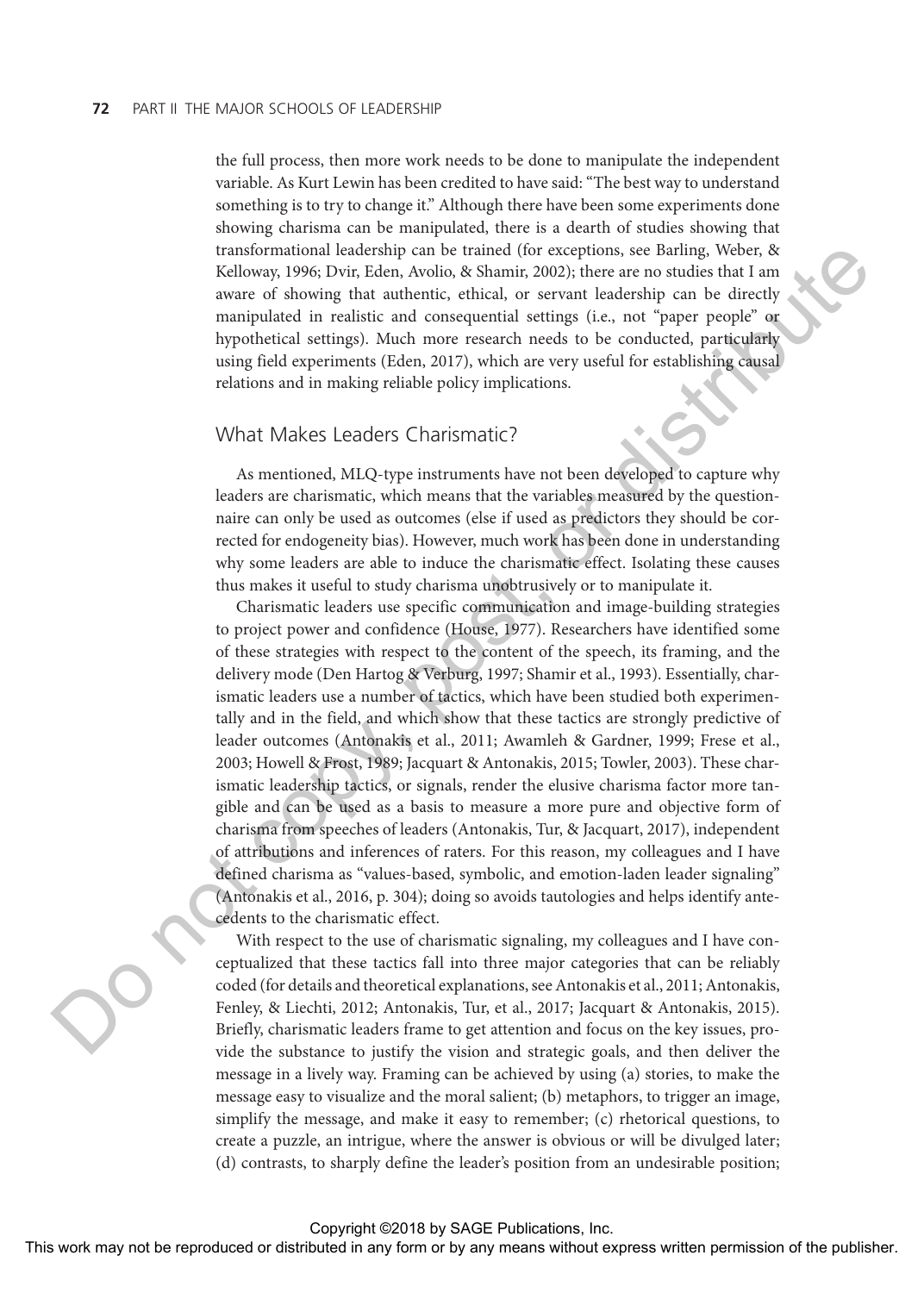and (e) three-part lists, to show completeness of argumentation, to boil down the complex matters in fewer key issues, and to aid in recall. The substance is all about justifying the mission by (a) using moral conviction, to communicate important values and what is right to do; (b) expressing the sentiments of the collective, to close the psychological gap between the leader and followers and put into words what followers are thinking and feeling; (c) setting high and ambitious goals, to provide focus and align effort to a target; and (d) communicating confidence that goals can be achieved, which raises self-efficacy belief. Finally, delivery has to do with demonstrating passion and conviction by accurately signaling emotional states, and displaying confidence by use of voice, facial expressions, and body gestures. Note that the verbal aspects of signaling (framing and substance) correlated quite strongly with the nonverbal delivery (Antonakis et al., 2011), presumably because more vivid imagery requires, and more easily goes with, nonverbal signaling (Jacquart & Antonakis, 2015; Towler, 2003).

|    |                     | tion) to occur (Antonakis et al., 2016). Of course, charismatic signaling of this sort<br>in no way suggests the leader is effective or good in any way. Thus, such an opera-<br>tionalization of charisma avoids the issues I identified previously with respect to<br>using loaded terms and defining the construct by the outcomes. To better see how<br>to extract these tactics from leader speeches, let us go back to the quotations of<br>Thatcher to see just why she was charismatic (see Table 3.1). | matic by those who are aligned with the leader's values; thus, charismatic signaling<br>is necessary but insufficient for the charismatic effect (i.e., the emotional connec- |            |     |            |     | To the extent that the leader correctly signals, he or she will be seen as charis- |     |                |     |     |
|----|---------------------|-----------------------------------------------------------------------------------------------------------------------------------------------------------------------------------------------------------------------------------------------------------------------------------------------------------------------------------------------------------------------------------------------------------------------------------------------------------------------------------------------------------------|-------------------------------------------------------------------------------------------------------------------------------------------------------------------------------|------------|-----|------------|-----|------------------------------------------------------------------------------------|-----|----------------|-----|-----|
|    | Table 3.1           | Analysis of Margaret Thatcher's Use of the Charismatic Leadership Tactics                                                                                                                                                                                                                                                                                                                                                                                                                                       |                                                                                                                                                                               |            |     |            |     |                                                                                    |     |                |     |     |
|    | No. Sentence        |                                                                                                                                                                                                                                                                                                                                                                                                                                                                                                                 |                                                                                                                                                                               | <b>CLT</b> | CIT | <b>CLT</b> | CIT | CLT                                                                                | CIT | $\overline{C}$ | CLT | CLT |
|    |                     |                                                                                                                                                                                                                                                                                                                                                                                                                                                                                                                 |                                                                                                                                                                               |            |     |            |     |                                                                                    |     |                |     |     |
| 1. |                     | But all this will avail us little unless we achieve our<br>prime economic objective-the defeat of inflation.                                                                                                                                                                                                                                                                                                                                                                                                    |                                                                                                                                                                               | 1          |     |            |     |                                                                                    |     |                | 1   |     |
| 2. | invading armies do. | Inflation destroys nations and societies as surely as                                                                                                                                                                                                                                                                                                                                                                                                                                                           |                                                                                                                                                                               | 1          |     |            |     |                                                                                    |     |                |     |     |
|    |                     | 3. Inflation is the parent of unemployment.                                                                                                                                                                                                                                                                                                                                                                                                                                                                     |                                                                                                                                                                               | 1          |     |            |     |                                                                                    |     |                |     |     |
| 4. |                     | It is the unseen robber of those who have saved.                                                                                                                                                                                                                                                                                                                                                                                                                                                                |                                                                                                                                                                               | 1          |     |            |     |                                                                                    |     |                |     |     |
| 5. |                     | If our people feel that they are part of a great nation<br>and they are prepared to will the means to keep it<br>great, a great nation we shall be, and shall remain.                                                                                                                                                                                                                                                                                                                                           |                                                                                                                                                                               |            |     |            |     |                                                                                    |     |                | 1   |     |
| 6. |                     | So, what can stop us from achieving this?                                                                                                                                                                                                                                                                                                                                                                                                                                                                       |                                                                                                                                                                               |            | 1   |            |     | 1 <sup>a</sup>                                                                     |     |                |     |     |
| 7. |                     | What then stands in our way?                                                                                                                                                                                                                                                                                                                                                                                                                                                                                    |                                                                                                                                                                               |            |     |            |     |                                                                                    |     |                |     | 1   |

| Table 3.1 |  |  | Analysis of Margaret Thatcher's Use of the Charismatic Leadership Tactics |
|-----------|--|--|---------------------------------------------------------------------------|
|-----------|--|--|---------------------------------------------------------------------------|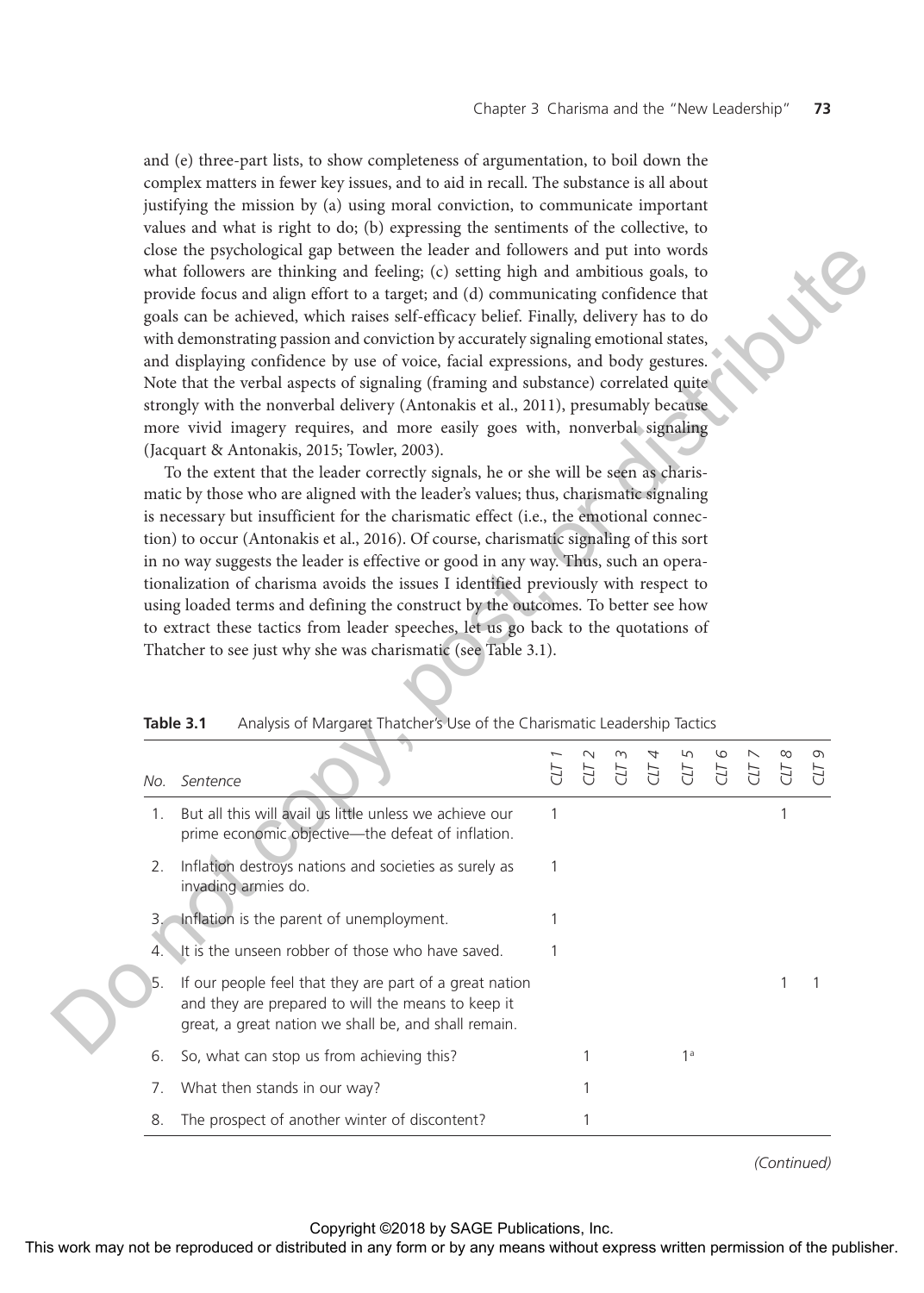### **74** PART II THE MAJOR SCHOOLS OF LEADERSHIP

### **Table 3.1** (Continued)

|     | No. Sentence                                                                                                                                                                                                                                                                                                                                                                                                                                                                                                      |   |   |   |                | 15             | IJ | F |   | H |  |
|-----|-------------------------------------------------------------------------------------------------------------------------------------------------------------------------------------------------------------------------------------------------------------------------------------------------------------------------------------------------------------------------------------------------------------------------------------------------------------------------------------------------------------------|---|---|---|----------------|----------------|----|---|---|---|--|
| 9.  | I suppose it might.                                                                                                                                                                                                                                                                                                                                                                                                                                                                                               |   |   |   | 1 <sup>b</sup> |                |    |   |   |   |  |
| 10. | But I prefer to believe that certain lessons have been<br>learnt from experience, that we are coming, slowly,<br>painfully, to an autumn of understanding.                                                                                                                                                                                                                                                                                                                                                        | 1 |   |   |                |                |    |   |   |   |  |
| 11. | And I hope that it will be followed by a winter of<br>common sense.                                                                                                                                                                                                                                                                                                                                                                                                                                               | 1 |   |   |                |                |    |   |   |   |  |
| 12. | If it is not, we shall not be diverted from our course.                                                                                                                                                                                                                                                                                                                                                                                                                                                           |   |   |   |                |                |    |   |   |   |  |
| 13. | To those waiting with bated breath for that favourite<br>media catchphrase, the "U" turn, I have only one<br>thing to say.                                                                                                                                                                                                                                                                                                                                                                                        |   |   |   |                |                |    |   |   |   |  |
| 14. | "You turn if you want to.                                                                                                                                                                                                                                                                                                                                                                                                                                                                                         |   |   |   |                |                |    |   |   |   |  |
| 15. | The lady's not for turning."                                                                                                                                                                                                                                                                                                                                                                                                                                                                                      |   |   |   |                |                |    |   |   |   |  |
| 16. |                                                                                                                                                                                                                                                                                                                                                                                                                                                                                                                   |   |   |   | 1 <sup>c</sup> | 1 <sup>d</sup> |    |   |   |   |  |
|     | I say that not only to you but to our friends overseas<br>and also to those who are not our friends.                                                                                                                                                                                                                                                                                                                                                                                                              |   |   |   |                |                |    |   |   |   |  |
|     | <b>Total</b><br>NOTES: CLT1 = metaphor; CLT2 = rhetorical question; CLT3 = story; CLT4 = contrast; CLT5 = list; CLT6 = moral convic-<br>tion; $CLT7$ = sentiment of the collective; $CLT8$ = ambitious goal; $CLT9$ = goal can be achieved.<br><sup>a</sup> List begins and runs over sentences 6 to 8.<br><sup>b</sup> Contrast begins and runs to next sentence.<br>"The list is composed of "you," "friends overseas," and "not our friends."<br>d"You" is contrasted with the latter two clauses in the list. | 6 | 3 | 0 | 3              | 2              | 0  |   | 2 | 2 |  |
|     | Total tactics used is 19 or 1.19 tactics per sentence (which is very high); of course, I selected this text for its density in<br>the tactics. (For comparison, refer to speeches of candidates for the U.S. presidency [see Jacquart & Antonakis, 2015]).                                                                                                                                                                                                                                                        |   |   |   |                |                |    |   |   |   |  |
|     | Conclusion                                                                                                                                                                                                                                                                                                                                                                                                                                                                                                        |   |   |   |                |                |    |   |   |   |  |

# Conclusion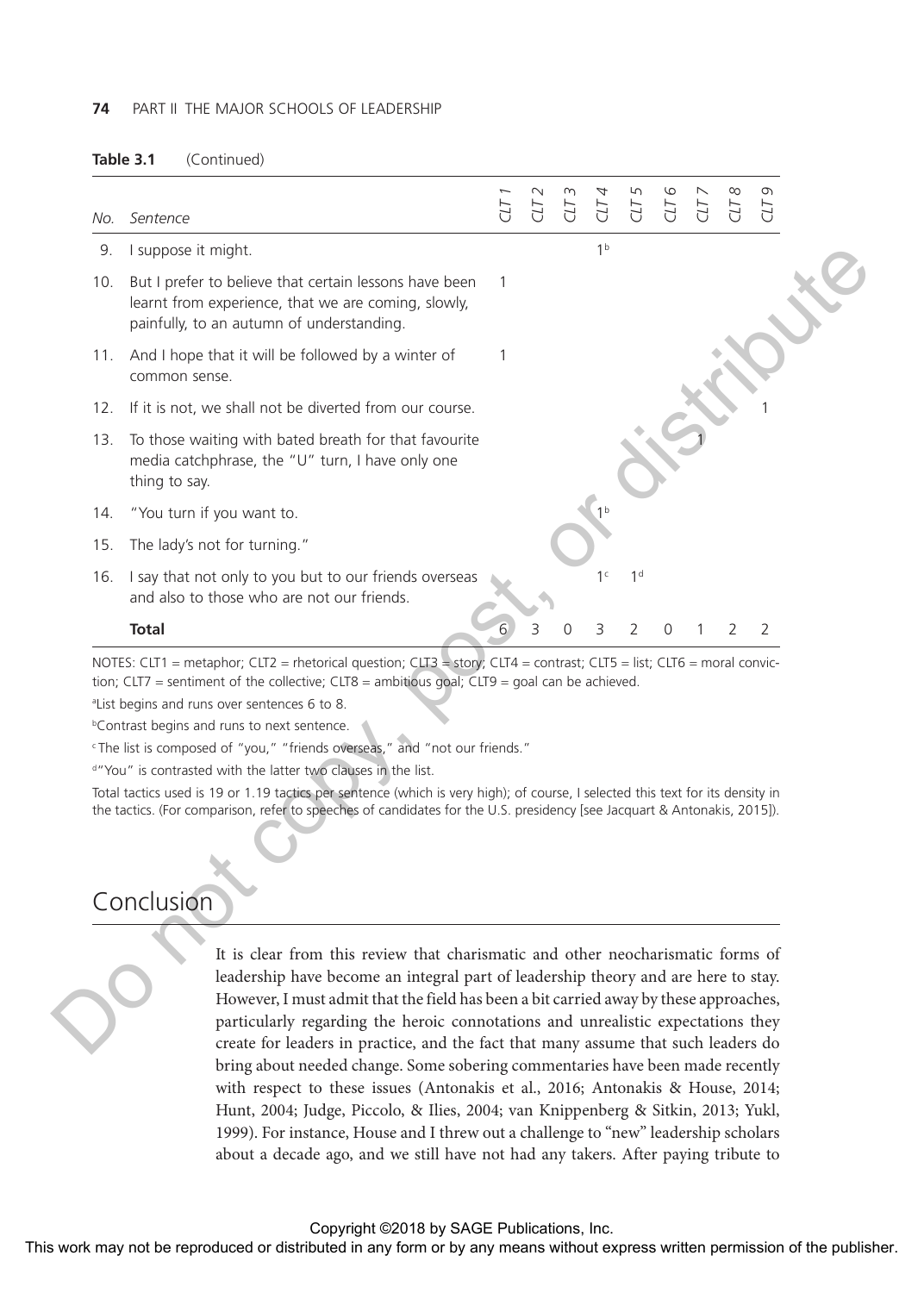Bernard Bass for his contributions to the field—and this in an edited book emanating from his Festschrift—we noted the following in our conclusions (Antonakis & House, 2002):

We hope to see [causally done] research that establishes that transformational leaders have the ability to actually transform individuals and organizations. This notion implicitly pervades the theories and assumptions of leadership scholars of the new paradigm (Beyer, 1999; House, 1999). We have evidence that behaviors of transformational leaders are associated with improved organizational effectiveness, follower satisfaction, and follower motive arousal, but this evidence does not imply that transformational leaders caused transformations in organizations and followers. Although causal links could be theorized, up to this point, we have seen no empirical evidence to make that deduction. (p. 27)

We continued to wait (Antonakis & House, 2013), and I am still waiting now. To conclude, I trust that my final thoughts do not give readers the impression that I am disillusioned by the state of research in this aspect of the leadership field. I am not. In fact, I am very impressed by how much research has been done and how much our understanding of the phenomenon has improved through the efforts of hundreds of researchers. I am also optimistic that we will learn much more about this research stream in the future. What is clear from my review is that even though research in charismatic leadership and related streams is maturing, there is still much to be done; just like in the medical sciences, where researchers constantly update treatments for diseases, so too must we find better measures and better interventions. We been the results when the results of the results of the results of the results of the results of the results of the results of the results of the results of the results of the results of the results of the results of t

Leadership, particularly its charismatic form, is simply too important to leave to random processes or to weak institutions. Once societies, companies, or teams appoint leaders who have charismatic influence, they might be stuck with them for some time, so it is best to get this appointment right. We must better understand the processes that produce these leaders because history will, again and again, toss up leaders who will wield charismatic power.

#### **Discussion Questions**

- 1. Who is more charismatic, President Barack Obama or President Donald Trump? Who is more transactional? Discuss.
- 2. Is it morally good for people to fall in behind a leader who is charismatic? Discuss.
- 3. To be able to produce the charismatic leadership signals, both verbal and nonverbal, what abilities and personality traits do you think leaders should have? Explain.

#### **Recommended Readings**

- Antonakis, J., Fenley, M., & Liechti, S. (2012, June). Learning charisma: Transform yourself into someone people want to follow. *Harvard Business Review*, 127–130.
- Antonakis, J., & Hooijberg, R. (2008). Cascading a new vision: Three steps for real commitment. *Perspectives for Managers, 157,* 1–4.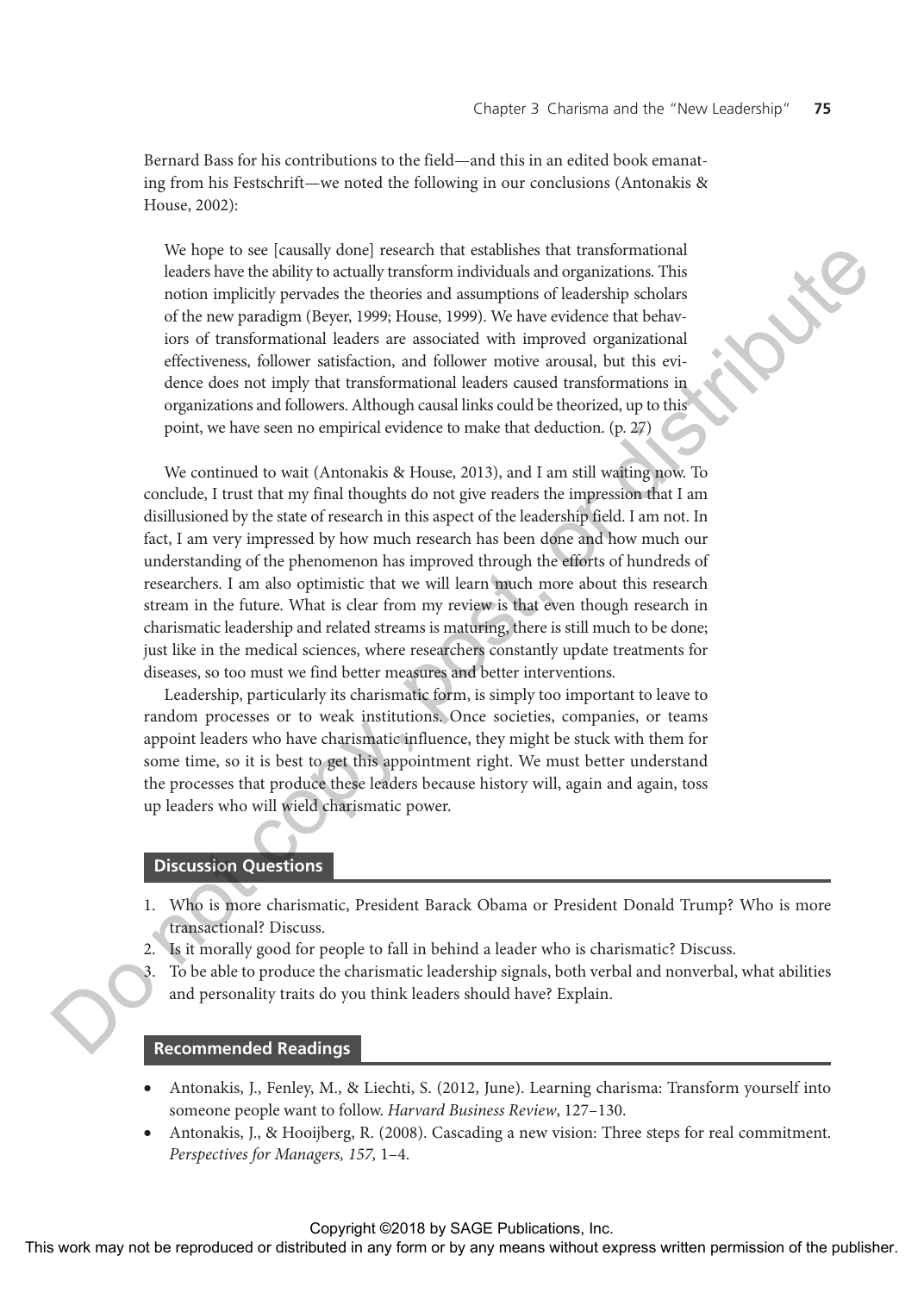#### **76** PART II THE MAJOR SCHOOLS OF LEADERSHIP

- Bass, B. M. (1990). From transactional to transformational leadership: Learning to share the vision. *Organizational Dynamics, 18*(3), 19–31.
- Berlew, D. E. (1974). Leadership and organizational excitement. *California Management Review, 17*(2), 21–30.

### **Recommended Case Studies**

- **Film Case:** *Twelve angry men.* (1957). Starring Henry Fonda.
- **Case:** Gavetti, G., & Canato, A. (2008). Universita' Bocconi: Transformation in the New Millennium. Harvard Business School Case 709406-PDF-ENG.
- **Case:** Podsakoff, N. P., Podsakoff, P. M., & Valentina Kuskova. (2010). Dispelling misconceptions and providing guidelines for leader reward and punishment behavior. Harvard Business School Case BH388-PDF-ENG. The commented Case Studies<br>
• This case is easily be represented in any form of the represented in any form or by any means with the represented in any form or by any means with the reproduced or distributed in any form o

### **Recommended Video**

• Antonakis, J. (2015). Let's face it: Charisma matters. https://youtu.be/SEDvD1IICfE

### **References**

- Alimo-Metcalfe, B., & Alban-Metcalfe, R. J. (2001). The development of a new transformational leadership questionnaire. *Journal of Occupational & Organizational Psychology, 79*, 1–27.
- Antonakis, J. (2001). The validity of the transformational, transactional, and laissez-faire leadership model as measured by the Multifactor Leadership Questionnaire (MLQ5X). *Dissertation Abstracts International, 62*(01), 233 (UMI No. 3000380).
- Antonakis, J. (2017). On doing better science: From thrill of discovery to policy implications. *The Leadership Quarterly, 28*(1), 5–21.
- Antonakis, J., & Atwater, L. E. (2002). Leader distance: A review and a proposed theory. *The Leadership Quarterly, 13*, 673–704.
- Antonakis, J., Avolio, B. J., & Sivasubramaniam, N. (2003). Context and leadership: An examination of the ninefactor full-range leadership theory using the Multifactor Leadership Questionnaire. *The Leadership Quarterly, 14*, 261–295.
- Antonakis, J., Bastardoz, N., Jacquart, P., & Shamir, B. (2016). Charisma: An ill-defined and ill-measured gift. *Annual Review of Organizational Psychology and Organizational Behavior, 3*(1), 293–319.
- Antonakis, J., Bastardoz, N., Liu, Y., & Schriesheim, C. A. (2014). What makes articles highly cited? *The Leadership Quarterly, 25*(1), 152–179.
- Antonakis, J., Bendahan, S., Jacquart, P., & Lalive, R. (2010). On making causal claims: A review and recommendations. *The Leadership Quarterly, 21*, 1086–1120.
- Antonakis, J., Bendahan, S., Jacquart, P., & Lalive, R. (2014). Causality and endogeneity: Problems and solutions. In D. V. Day (Ed.), *The Oxford handbook of leadership and organizations* (pp. 93–117). New York, NY: Oxford University Press.
- Antonakis, J., Cianciolo, A. T., & Sternberg, R. J. (2004). Leadership: Past, present, future. In J. Antonakis, A. T. Cianciolo, & R. J. Sternberg (Eds.), *The nature of leadership* (pp. 3–15). Thousand Oaks, CA: Sage.
- Antonakis, J., d'Adda, G., Weber, R. A., & Zehnder, C. (2015). Just words? Just speeches? On the economic value of charismatic leadership. *NBER Reporter, 4*.

Antonakis, J., & Dalgas, O. (2009). Predicting elections: Child's play! *Science, 323*(5918), 1183.

Antonakis, J., Eubanks, D. L. (2017). Looking leadership in the face. *Current Directions in Psychological Science*, *26*(3), 270–275.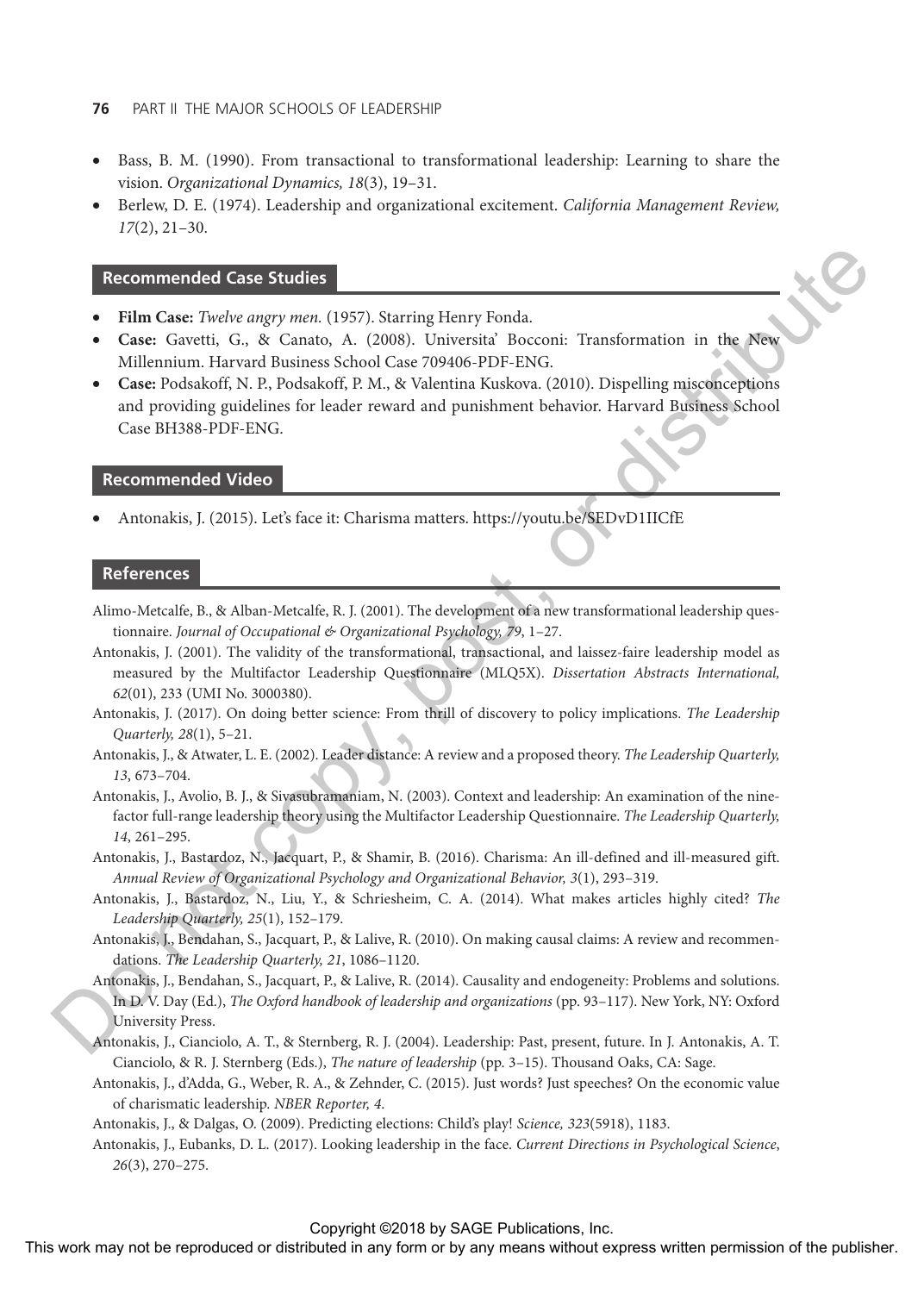- Antonakis, J., Fenley, M., & Liechti, S. (2011). Can charisma be taught? Tests of two interventions. *The Academy of Management Learning and Education, 10*(3), 374–396.
- Antonakis, J., Fenley, M., & Liechti, S. (2012, June). Learning charisma: Transform yourself into someone people want to follow. *Harvard Business Review,* 127–130.
- Antonakis, J., & House, R. J. (2002). An analysis of the full-range leadership theory: The way forward. In B. J. Avolio & F. J. Yammarino (Eds.), *Transformational and charismatic leadership: The road ahead* (pp. 3–34). Amsterdam, Netherlands: JAI Press.
- Antonakis, J., & House, R. J. (2013). A re-analysis of the full-range leadership theory: The way forward. In B. J. Avolio & F. J. Yammarino (Eds.), *Transformational and charismatic leadership: The road ahead* (pp. 35–37). Amsterdam, Netherlands: JAI Press.
- Antonakis, J., & House, R. J. (2014). Instrumental leadership: Measurement and extension of transformationaltransactional leadership theory. *The Leadership Quarterly, 25*, 746–771.
- Antonakis, J., House, R. J., & Simonton, D. K. (2017). Can super smart leaders suffer from too much of a good thing? The curvilinear effect of intelligence on perceived leadership behavior. *Journal of Applied Psychology*. Advance online publication. doi:10.1037/apl0000221

Antonakis, J., Tur, B., & Jacquart, P. (2017). *Scoring charismatic signaling for research and training* (Working paper). Department of Organizational Behavior, University of Lausanne.

- Aristotle. (1954). *Rhetoric* (1st Modern Library ed.). (W. Rhys Roberts, Trans.). New York, NY: Modern Library.
- Avolio, B. J., & Bass, B. M. (1995). Individual consideration viewed at multiple levels of analysis: A multi-level framework for examining the diffusion of transformational leadership. *The Leadership Quarterly, 6*(2), 199–218.
- Avolio, B. J., Bass, B. M., & Jung, D. I. (1999). Re-examining the components of transformational and transactional leadership using the MLQ. *Journal of Occupational and Organizational Psychology, 72*, 441–462.
- Avolio, B. J., & Gardner, W. L. (2005). Authentic leadership development: Getting to the root of positive forms of leadership. *The Leadership Quarterly, 16*(3), 315–338.
- Avolio, B. J., Gardner, W. L., Walumbwa, F. O., Luthans, F., & May, D. R. (2004). Unlocking the mask: A look at the process by which authentic leaders impact follower attitudes and behaviors. *The Leadership Quarterly, 15*(6), 801–823.
- Awamleh, R., & Gardner, W. L. (1999). Perceptions of leader charisma and effectiveness: The effects of vision content, delivery, and organizational performance. *The Leadership Quarterly, 10*(3), 345–373.
- Banks, G. C., Engemann, K. N., Williams, C. E., & Gooty, J. (2016). A meta-analytic review and future research agenda of charismatic leadership. *The Leadership Quarterly*. Advance online publication. doi:10.1016/j.leaqua.2016.12.003
- Banks, G. C., McCauley, K. D., Gardner, W. L., & Guler, C. E. (2016). A meta-analytic review of authentic and transformational leadership: A test for redundancy. *The Leadership Quarterly, 27*(4), 634–652.
- Barling, J., Weber, T., & Kelloway, E. K. (1996). Effects of transformational leadership training on attitudinal and financial outcomes: A field experiment. *Journal of Applied Psychology, 81*(6), 827–832.
- Bass, B. M. (1985). *Leadership and performance beyond expectations*. New York, NY: Free Press.
- Bass, B. M., & Avolio, B. J. (1993). Transformational leadership: A response to critiques. In M. M. Chemers & R. Ayman (Eds.), *Leadership theory and research: Perspectives and directions* (pp. 49–80). San Diego, CA: Academic Press. Notice 1: University in a statistical content in any collective permission or by any means with the results without the results without the results without the results with the results with the results with the results wi
	- Bass, B. M., & Avolio, B. J. (1994). Transformational leadership and organizational culture. *International Journal of Public Administration, 17*(3&4), 541–554.
	- Bass, B. M., Avolio, B. J., & Atwater, L. (1996). The transformational and transactional leadership of men and women. *Applied Psychology: An International Review, 45*(1), 5–34.
	- Bass, B. M., & Riggio, R. E. (2006). *Transformational leadership* (2nd ed.). Mahwah, NJ: Lawrence Erlbaum.
	- Bass, B. M., & Steidlmeier, P. (1999). Ethics, character, and authentic transformational leadership behavior. *The Leadership Quarterly, 10*(2), 181–217.
	- Bass, B. M., Waldman, D. A., Avolio, B. J., & Bebb, M. (1987). Transformational leadership and the falling dominoes effect. *Group and Organization Studies, 12*(1), 73–87.
	- Bendahan, S., Zehnder, C., Pralong, F. P., & Antonakis, J. (2015). Leader corruption depends on power and testosterone. *The Leadership Quarterly, 26*, 101–122.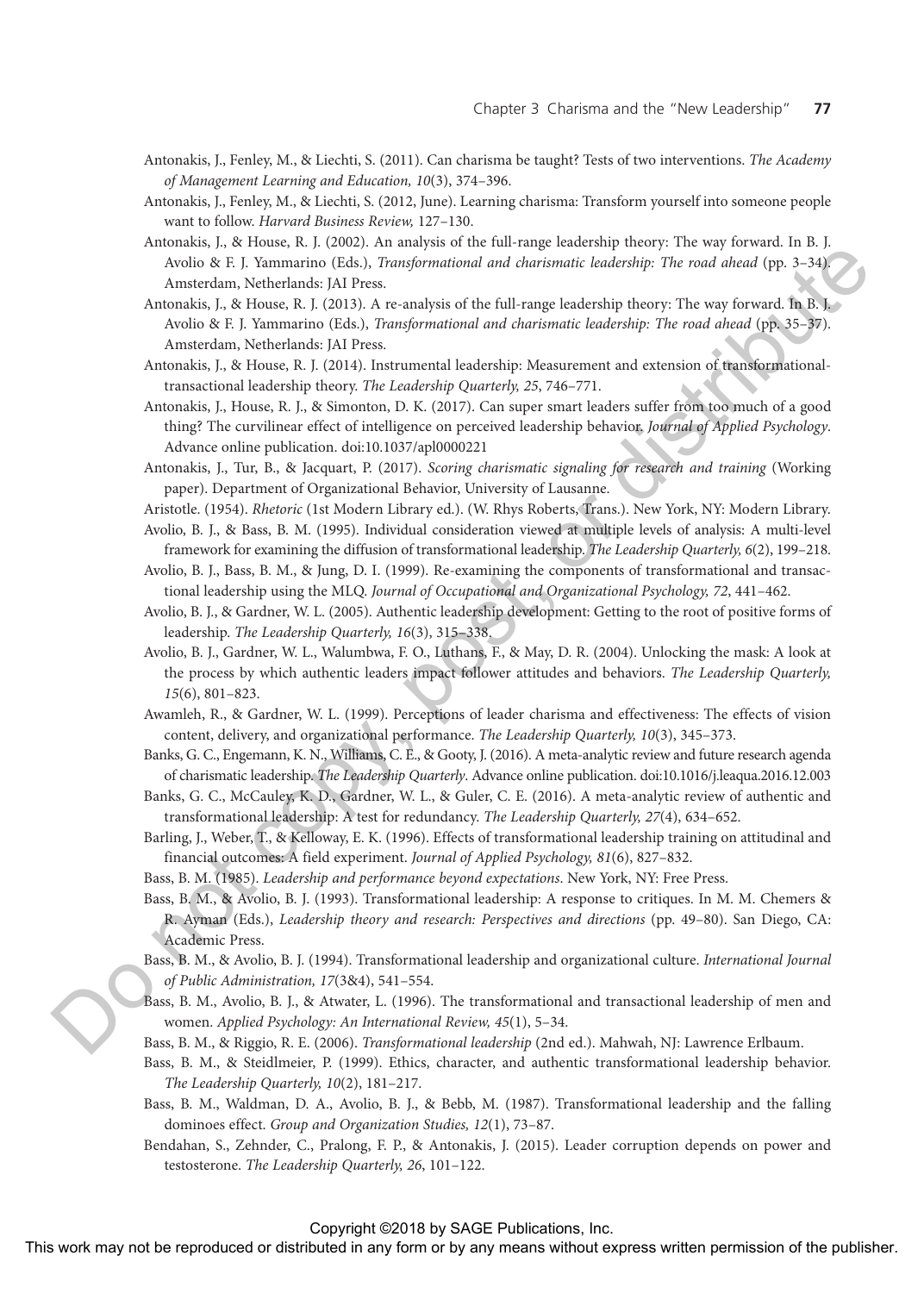- Bertrand, M., & Schoar, A. (2003). Managing with style: The effect of managers on firm policies. *Quarterly Journal of Economics, 118*(4), 1169–1208.
- Beyer, J. M. (1999). Taming and promoting charisma to change organziations. *The Leadership Quarterly, 10*(2), 307–330.
- Bono, J. E., & Judge, T. A. (2004). Personality and transformational and transactional leadership: A meta-analysis. *Journal of Applied Psychology, 89*, 901–910.
- Brown, M. E., & Treviño, L. K. (2006). Ethical leadership: A review and future directions. *The Leadership Quarterly, 17*(6), 595–616.
- Brown, M. E., Treviño, L. K., & Harrison, D. A. (2005). Ethical leadership: A social learning perspective for construct development and testing. *Organizational Behavior and Human Decision Processes, 97*(2), 117–134.
- Bryman, A. (1992). *Charisma and leadership in organizations*. London, UK: Sage.
- Burns, J. M. (1978). *Leadership*. New York, NY: Harper & Row.
- Calder, B. J. (1977). An attribution theory of leadership. In B. M. Straw & G. R. Salancik (Eds.), *New directions in organizational behavior* (pp. 179–204). Chicago, IL: St Clair.
- Cameron, A. C., & Trivedi, P. K. (2005). *Microeconometrics: Methods and applications*. New York, NY: Cambridge University Press.
- Conger, J. A., & Kanungo, R. N. (Eds.). (1988). *Charismatic leadership: The elusive factor in organizational effectiveness*. San Francisco, CA: Jossey-Bass.
- Conger, J. A., & Kanungo, R. N. (1998). *Charismatic leadership in organizations*. Thousand Oaks, CA: Sage.
- Credé, M., & Harms, P. D. (2015). 25 years of higher-order confirmatory factor analysis in the organizational sciences: A critical review and development of reporting recommendations. *Journal of Organizational Behavior, 36*(6), 845–872. From the repression of the repression of the representation of the representation of the reproduced or distributed in any means with  $\pi$  any means with  $\pi$  any  $\pi$  and  $\pi$  and  $\pi$  any  $\pi$  and  $\pi$  any  $\pi$  be repres
	- Davies, J. C. (1954). Charisma in the 1952 campaign. *American Political Science Review, 48*(4), 1083–1102.
	- Day, D. V., & Antonakis, J. (2012). Leadership: Past, present, and future. In D. V. Day & J. Antonakis (Eds.), *The nature of leadership* (2nd ed., pp. 3–25). Thousand Oaks, CA: Sage.
	- De Hoogh, A., Den Hartog, D., & Koopman, P. (2004). De ontwikkeling van de CLIO: Een vragenlijst voor charismatisch leiderschap in organisaties. *Gedrag en Organisatie, 17*(5), 354–381.
	- DeGroot, T., Kiker, D. S., & Cross, T. C. (2000). A meta-analysis to review organizational outcomes related to charismatic leadership. *Canadian Journal of Administrative Sciences, 17*(4), 356–372.
	- Den Hartog, D. N., & Verburg, R. M. (1997). Charisma and rhetoric: Communicative techniques of international business leaders. *The Leadership Quarterly, 8*(4), 355–391.
	- Downton, J. V. (1973). *Rebel leadership: Commitment and charisma in the revolutionary process*. New York, NY: Free Press.
	- Dumdum, U. R., Lowe, K. B., & Avolio, B. J. (2002). A meta-analysis of transformational and transactional leadership correlates of effectiveness and satisfaction: An update and extension. In B. J. Avolio & F. J. Yammarino (Eds.), *Transformational and charismatic leadership: The road ahead* (pp. 35–66). Amsterdam, Netherlands: JAI.
	- Durand, R., & Vaara, E. (2009). Causation, counterfactuals, and competitive advantage. *Strategic Management Journal, 30*(12), 1245–1264.
	- Dvir, T., Eden, D., Avolio, B. J., & Shamir, B. (2002). Impact of transformational leadership on follower development and performance: A field experiment. *Academy of Management Journal, 45*(4), 735–744.
	- Eagly, A. H. (2016). When passionate advocates meet research on diversity: Does the honest broker stand a chance? *Journal of Social Issues, 72*(1), 199–222.
	- Eden, D. (2017). Field experiments in organizations. *Annual Review of Organizational Psychology and Organizational Behavior*. Advance online publication. doi:10.1146/annurev-orgpsych-041015-062400
	- Erickson, D. J., & Krull, D. S. (1999). Distinguishing judgments about what from judgments about why: Effects of behavior extremity on correspondent inferences and causal attributions. *Basic and Applied Social Psychology, 21*(1), 1–11.
	- Etzioni, A. (1961). *A comparative analysis of complex organizations*. New York, NY: Free Press.

Etzioni, A. (1964). *Modern organizations*. Englewood Cliffs, NJ: Prentice-Hall.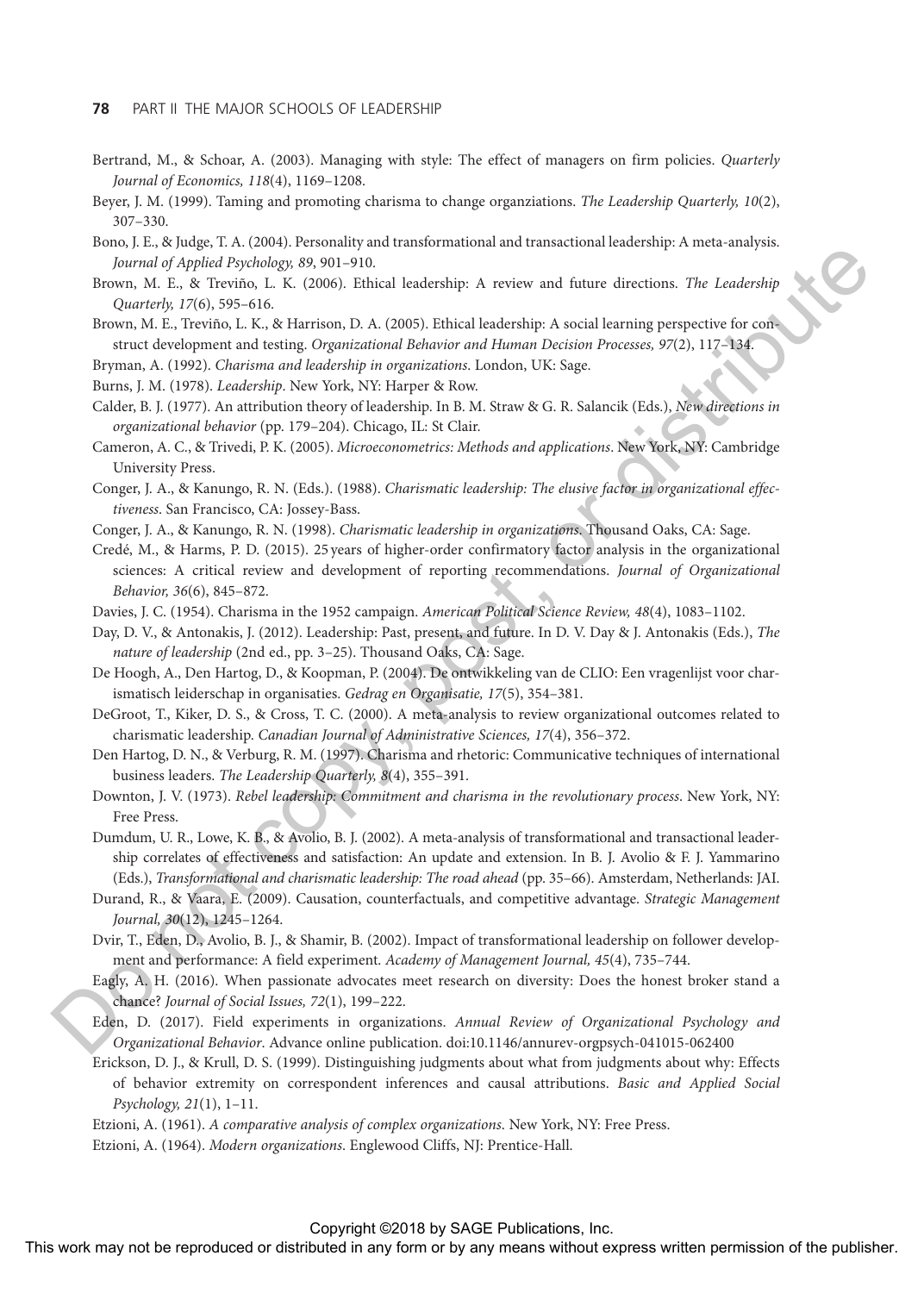Fischer, T., Dietz, J., & Antonakis, J. (2016). Leadership process model: A review and synthesis. *Journal of Management.* Advance online publication. doi:10.1177/0149206316682830

Fleishman, E. A. (1953). The description of supervisory behavior. *Journal of Applied Psychology, 37*(1), 1–6.

- Fleishman, E. A. (1957). A leader behavior description for industry. In R. M. Stogdill & A. E. Coons (Eds.), *Leader behavior: Its description and measurement* (Research Monograph Number 88, pp. 103–119). Columbus: Ohio State University, Bureau of Business Research.
- Frese, M., Beimel, S., & Schoenborn, S. (2003). Action training for charismatic leadership: Two evaluations of studies of a commercial training module on inspirational communication of a vision. *Personnel Psychology, 56*, 671–697. State thermal material is the reproduced or distributed in any form of the reproduced or distributed or distributed in any means with  $\pi$  any means with  $\pi$  and  $\pi$  any  $\pi$  any form or by any  $\pi$  any form or by any
	- Friedland, W. H. (1964). For a sociological concept of charisma. *Social Forces, 43*(1), 18–26.
	- Friedrich, C. J. (1961). Political leadership and the problem of the charismatic power. *Journal of Politics, 23*(1), 3–24.
	- Fuller, J. B., Patterson, C. E. P., Hester, K., & Stringer, D. Y. (1996). A quantitative review of research on charismatic leadership. *Psychological Reports, 78*, 271–287.
	- Gardner, W. L., Lowe, K. B., Moss, T. W., Mahoney, K. T., & Cogliser, C. C. (2010). Scholarly leadership of the study of leadership: A review of *The Leadership Quarterly*'s second decade, 2000–2009. *The Leadership Quarterly, 12*(6), 922–958.
	- Gasper, J. M. (1992). *Transformational leadership: An integrative review of the literature.* Kalamazoo: Western Michigan University.
	- Gemmill, G., & Oakley, J. (1992). Leadership: An alienating social myth? *Human Relations, 45*(2), 113–129.
	- Gerring, J., & McDermott, R. (2007). An experimental template for case study research. *American Journal of Political Science, 51*(3), 688–701.
	- Greene, C. N. (1977). Disenchantment with leadership research: Some causes, recommendations, and alternative directions. In J. G. Hunt & L. L. Larson (Eds.), *Leadership: The cutting edge* (pp. 57–67). Carbondale: Southern Illinois University Press.
	- Halpin, A. W. (1954). The leadership behavior and combat performance of airplane commanders. *Journal of Abnormal and Social Psychology, 49*(1), 19–22.
	- Hater, J. J., & Bass, B. M. (1988). Superiors' evaluations and subordinate's perceptions of transformational and transactional leadership. *Journal of Applied Psychology, 73*(4), 695–702.
	- Hoch, J. E., Bommer, W. H., Dulebohn, J. H., & Wu, D. (2016). Do ethical, authentic, and servant leadership explain variance above and beyond transformational leadership? A meta-analysis. *Journal of Management*. Advance online publication. doi:10.1177/0149206316665461

House, R. J. (1977). A 1976 theory of charismatic leadership. In J. G. Hunt & L. L. Larson (Eds.), *The cutting edge* (pp. 189–207). Carbondale: Southern Illinois University Press.

- House, R. J. (1999). Weber and the neo-charismatic leadership paradigm: A response to Beyer. *The Leadership Quarterly, 10*(4), 563–574.
- House, R. J., & Aditya, R. N. (1997). The social scientific study of leadership: Quo vadis? *Journal of Management, 23*(3), 409–473.
- House, R. J., & Shamir, B. (1993). Toward the integration of transformational, charismatic, and visionary theories. In M. M. Chemers & R. Ayman (Eds.), *Leadership theory and research: Perspectives and directions*  (pp. 167–188). San Diego, CA: Academic Press.
- Howell, J. M., & Frost, P. J. (1989). A laboratory study of charismatic leadership. *Organizational Behavior and Human Decision Processes, 43*(2), 243–269.
- Hunt, J. G. (1999). Tranformational/charismatic leadership's transformation of the field: An historical essay. *The Leadership Quarterly, 10*(2), 129–144.
- Hunt, J. G. (2004). Task leadership. In G. R. Goethels, G. J. Sorensen, & J. M. Burns (Eds.), *Encyclopedia of leadership* (Vol. IV, pp. 1524–1529). Thousand Oaks, CA: Sage.
- Jacquart, P., & Antonakis, J. (2015). When does charisma matter for top-level leaders? Effect of attributional ambiguity. *Academy of Management Journal, 58*, 1051–1074.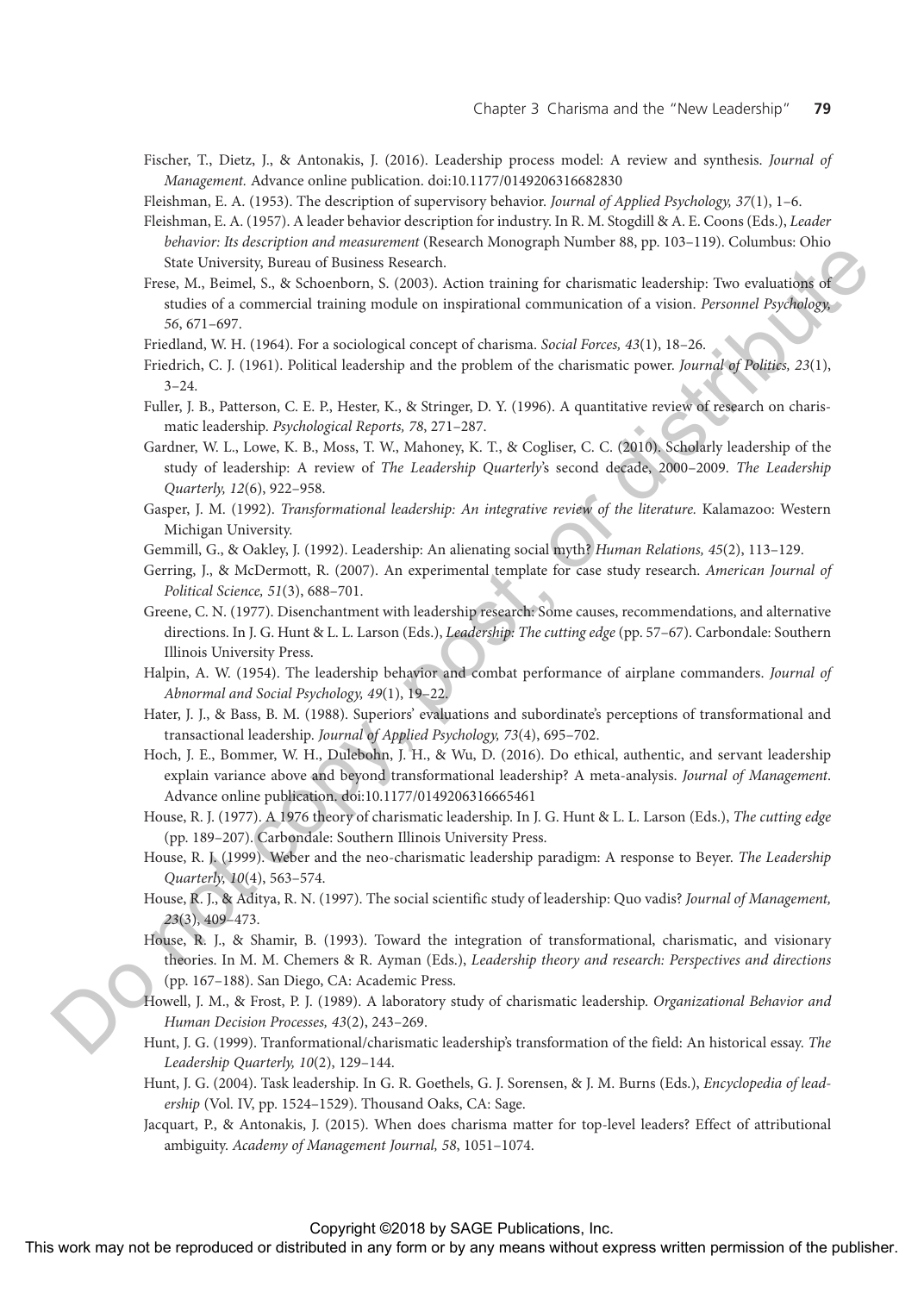- Jones, B. F., & Olken, B. A. (2005). Do leaders matter? National leadership and growth since World War II. *Quarterly Journal of Economics, 120*(3), 835–864.
- Judge, T. A., & Bono, J. E. (2000). Five-factor model of personality and transformational leadership. *Journal of Applied Psychology, 5*(85), 751–765.
- Judge, T. A., & Piccolo, R. F. (2004). Transformational and transactional leadership: A meta-analytic test of their relative validity. *Journal of Applied Psychology, 89*(5), 755–768.
- Judge, T. A., Piccolo, R. F., & Ilies, R. (2004). The forgotten ones? The validity of consideration and initiating structure in leadership research. *Journal of Applied Psychology, 89*(1), 36–51.
- Keller, R. T. (1992). Transformational leadership and the performance of research-and-development project groups. *Journal of Management, 18*(3), 489–501.
- Koene, B. A. S., Vogelaar, A. L. W., & Soeters, J. L. (2002). Leadership effects on organizational climate and financial performance: Local leadership effect in chain organizations. *The Leadership Quarterly, 13*(3), 193–215.
- Kouzes, J. M., & Posner, B. Z. (1987). *The leadership challenge: How to get extraordinary things done in organizations*. San Francisco, CA: Jossey-Bass.
- Liden, R. C., & Antonakis, J. (2009). Considering context in psychological leadership research. *Human Relations, 62*(11), 1587–1605.
- Lim, B. C., & Ployhart, R. E. (2004). Transformational leadership: Relations to the five-factor model and team performance in typical and maximum contexts. *Journal of Applied Psychology, 89*(4), 610–621.
- Lord, R. G., Binning, J. F., Rush, M. C., & Thomas, J. C. (1978). The effect of performance cues and leader behavior on questionnaire ratings of leadership behavior. *Organizational Behavior and Human Performance, 21*(1), 27–39.
- Lowe, K. B., & Gardner, W. L. (2000). Ten years of *The Leadership Quarterly:* Contributions and challenges for the future. *The Leadership Quarterly, 11*(4), 459–514.
- Lowe, K. B., Kroeck, K. G., & Sivasubramaniam, N. (1996). Effectiveness correlates of transformational and transactional leadership: A meta-analytic review of the MLQ literature. *The Leadership Quarterly, 7*(3), 385–425.
- MacKenzie, S. B. (2003). The dangers of poor construct conceptualization. *Journal of the Academy of Marketing Science, 31*, 323–326.
- Miner, J. B. (1975). The uncertain future of the leadership concept. An overview. In J. G. Hunt & L. L. Larson (Eds.), *Leadership frontiers* (pp. 197–208). Kent, OH: Kent State University.
- Plato. (1901). *The republic of Plato; an ideal commonwealth* (Rev. ed.). (B. Jowett, Trans.). New York, NY: Colonial Press.
- Podsakoff, P. M., Bommer, W. H., Podsakoff, N. P., & MacKenzie, S. B. (2006). Relationships between leader reward and punishment behavior and subordinate attitudes, perceptions, and behaviors: A meta-analytic review of existing and new research. *Organizational Behavior and Human Decision Processes, 99*(2), 113–142.
- Podsakoff, P. M., MacKenzie, S. B., & Bommer, W. H. (1996). Transformational leader behaviors and substitutes for leadership as determinants of employee satisfaction, commitment, trust, and organizational citizenship behaviors. *Journal of Management, 22*(2), 259–298.
- Podsakoff, P. M., MacKenzie, S. B., Moorman, R. H., & Fetter, R. (1990). Transformational leader behaviors and their effects on follower's trust in leader, satisfaction, and organizational citizenship behaviors. *The Leadership Quarterly, 1*(2), 107–142.
- Podsakoff, P. M., Todor, W. D., Grover, R. A., & Huber, V. L. (1984). Situational moderators of leader reward and punishment behaviors: Fact or fiction? *Organizational Behavior and Human Performance, 34*(1), 21–63.
- Podsakoff, P. M., Todor, W. D., & Skov, R. (1982). Effects of leader contingent and noncontingent reward and punishment behaviors on subordinate performance and satisfaction. *Academy of Management Journal, 25*(4), 810–821. The measure of the results of the results of the results of the results of the results of the results of the results of the results of the results of the results of the results of the results of the results of the results
	- Rafferty, A. E., & Griffin, M. A. (2004). Dimensions of transformational leadership: Conceptual and empirical extensions. *The Leadership Quarterly, 15*(3), 329–354.